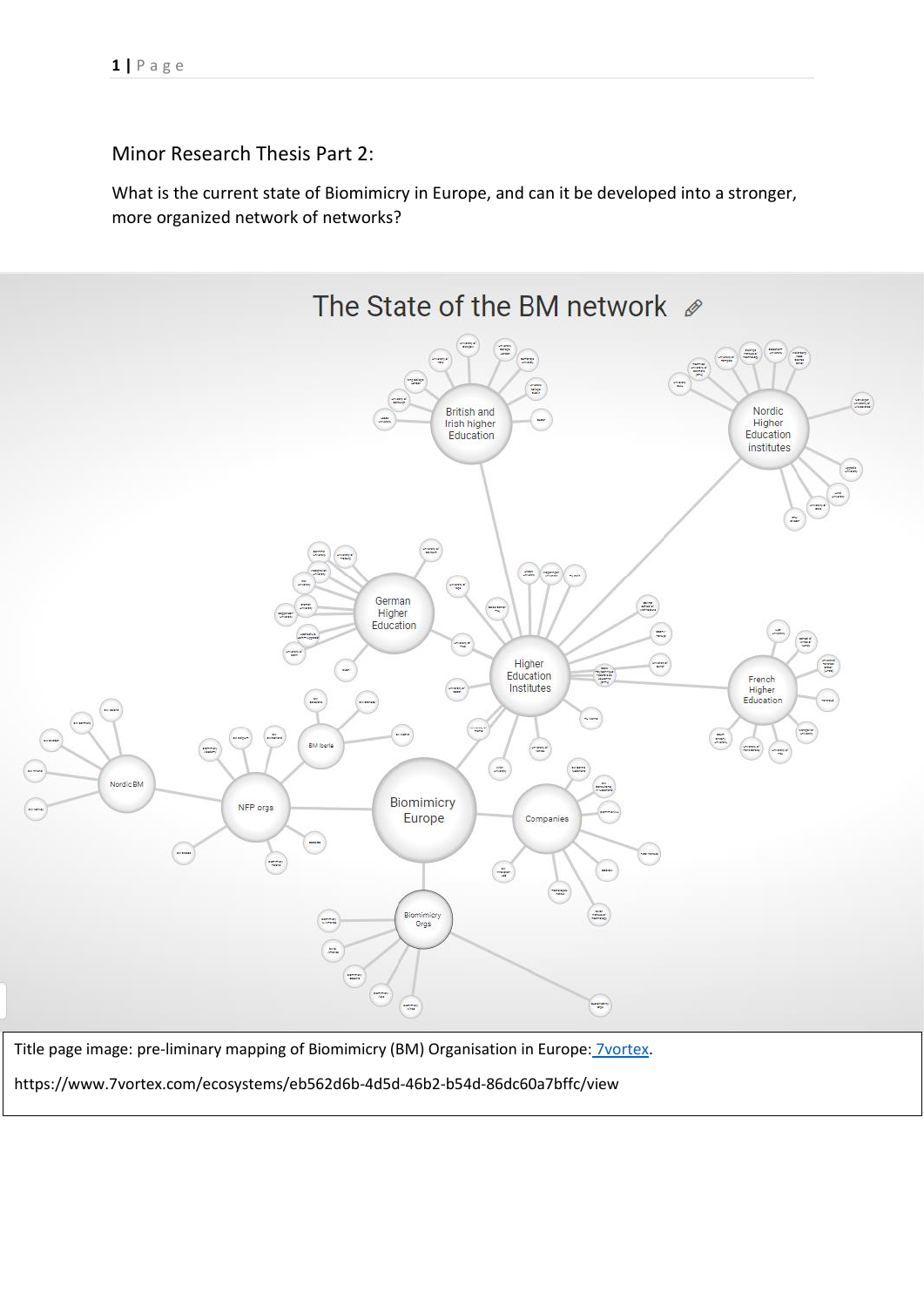Contents: Introduction: 3 - 4 Methods: 5 - 7 Summary of interviews 3.1 and 2.1 and 2.1 and 2.1 and 2.1 and 2.1 and 2.1 and 2.1 and 2.1 and 2.1 and 2.1 and 2.1 and 2.1 and 2.1 and 2.1 and 2.1 and 2.1 and 2.1 and 2.1 and 2.1 and 2.1 and 2.1 and 2.1 and 2.1 and 2.1 and Discussion on community building 11 - 14 Suggested mechanisms for building a biomimicry community 15 - 19 Appendix – Interviews: 20 – 28 Appendix – finding academic institutions 29 - 29 Bibliography: 30 - 21

Frequently used terms

BM – Biomimicry

EBA – European Biomimicry Alliance – An official network of biomimicry experts who signed up The EBA collaborative commons proposal

EBC – European Biomimicry Community – An unofficial network of biomimicry enthusiasts and practitioners who work, study or live in Europe.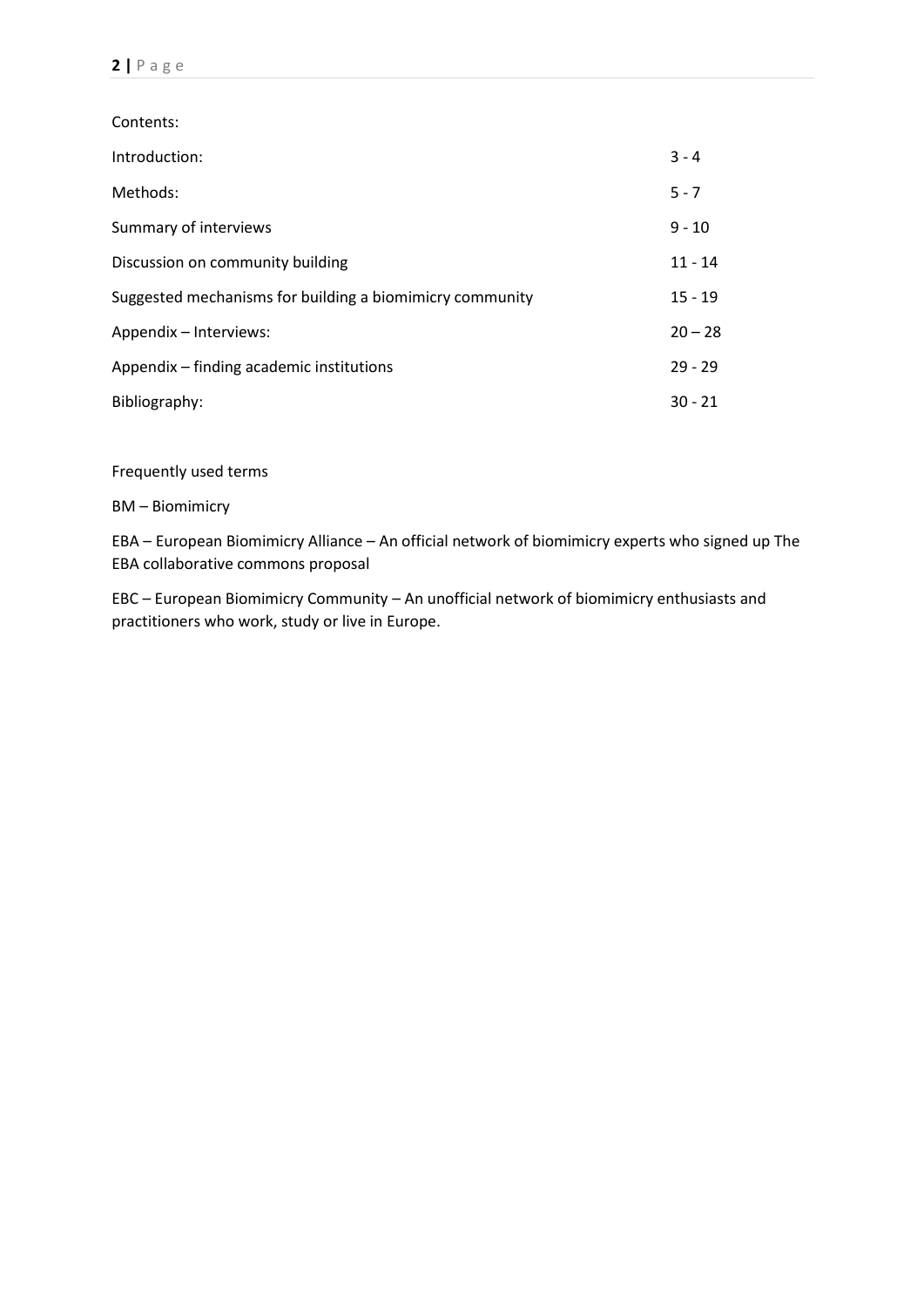# Introduction:

## What is Biomimicry

Biomimicry (BM) is described as "the design and production of materials, structures, and systems that are modelled on biological entities and processes" (Oxford Dictionary, 2021). However, another more holistic version exists as described by American Janine Benyus in *Biomimicry* (1998). Since publication and world-wide recognition Dr Benyus has since set-up The Biomimicry Institute and Biomimicry 3.8 which act as the non-profit and profit branches respectively. Biomimicry 3.8 certification is as such an imported philosophy from the US. The key addition that 3.8 adds to the OED definition is the concept of reconnecting with nature and quietening our human intelligence and seeing nature as the source of intelligence (Benyus, 1997). This philosophy can be distilled to seeing nature as a model, to copy, a measure, of what is sustainable, and a mentor, to act as a source of knowledge.

## The Value of Biomimicry

Biomimicry in a practical capacity has been used for product innovation for many years and has several very famous examples including Velcro, train modifications and swimsuits and adhesives (Mestral, 1955; Chatard and Wilson, 2008; Jin et al., 2014; Foo, Omar and Taib, 2017). More recently the Biomimicry institute has generated many lower profile products such as protein based dyes, selfhealing concrete, Butterfly Inspired paint and shrimp inspired material (Biomimicry Institute, no date). The benefit of inspiration from nature is that many organisms are highly evolved for specific tasks using only very abundant materials. An example of this is seen in the worlds biomass, the majority of which is cellulose, lignin and chitin, all of which are derived from Carbon oxygen and hydrogen (Deniro and Epstein, 1981; Banwell *et al.*, 2021). As most adaptations in nature are created under ambient conditions, they are valuable forms of inspirations from a sustainability perspective as natural processes very infrequently damage their local environment. The abundance of natural inspirations means using Biomimicry as an innovation methodology creates more intellectual property at a lower energy cost than conventional innovation methods (Kennedy and Marting, 2016). As biomimicry can use a systems perspective to compare cities to ecosystems it has also been increasingly used in the built environment (Klein, 2009). The interest in Biomimicry has created estimation that by 2028 the value of Biomimicry technologies could reach \$18.5 billion (US) (BIS Research, 2018). This potential value encouraged many European Biomimicry organisation to form.

#### The inception of a European Biomimicry Alliance

the European Biomimicry Alliance was set-up in an effort to allow the biomimicry organisation of Europe to work together and become more profitable whilst also pushing the sustainable brand of biomimicry. The EBA was initially envisaged by local partners across Europe from the organisations of Biomimicry Germany, Biomimicry NL, Biomimicry Switzerland, Biomimicry Europa (France), Biomimicry Iberia, Planet Nature Inspired (Italy), University Zadar (Croatia) and Bionik network (Germany). This is described in *European Biomimicry Alliance: Towards a collaborative common* by Codrin Kruijne in 2014. Using the momentum and valuation that Biomimicry had received it hoped to leverage collaboration between national alliances. Alliances would act as "Guilds of professionals" to "cross pollinate" and allow for resource sharing "to create a sustainable society through the development of Biomimicry". The mechanisms were widely described as outreach, education and facilitation. This would manifest as teaching in formal and informal contexts including within organisations. A master's programme could also be developed which would allow students to move between alliance members to encourage coworking. The organisation would generate funds through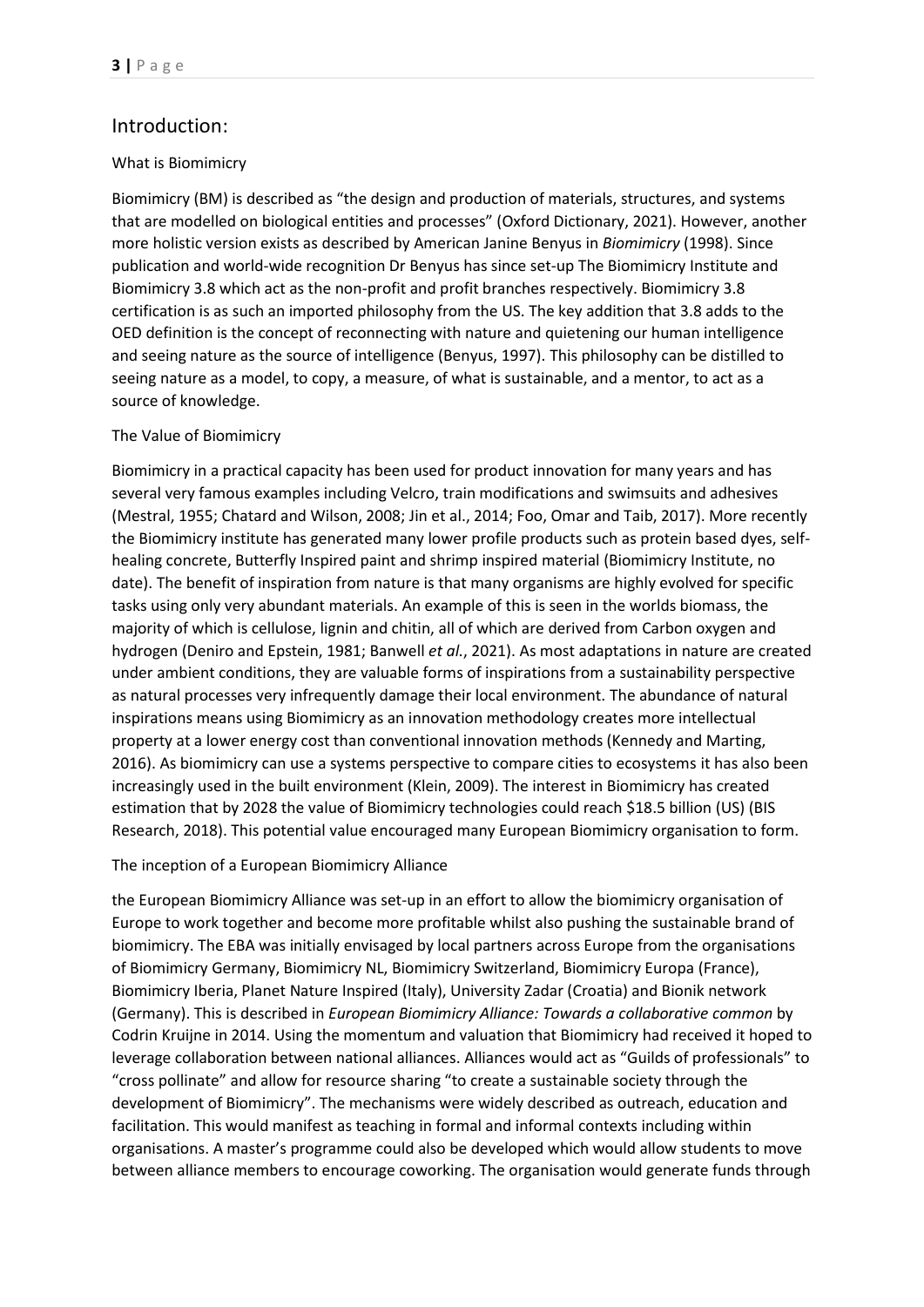levies charged for using co-created materials. Organisation and distribution of resources would occur at a national level and the overall direction decided at the pan-European level with members being both representatives of, and reporters to, the EBA. This bottom up meets top-down approach would aim to encourage self-organisation whilst providing direction. The EBA attracted approximately 50 signatures and formed a group which then went on to unsuccessfully apply for Erasmus funding.

## What is the current state of Biomimicry (BM) in Europe?

Over the course of the follow years (2014 – 2021) the EBA became less active and at present (2021) the Biomimicry Community to many exists only as generation of key players and their networks with little overall cohesion or organisation. However, in the wake of COVID-19 a community may be more necessary than ever, with 38% of communities growing quicker than normal and 56% of communities being valued as more essential (Cass et al., 2021).

Biomimicry is still practiced throughout Europe and within European institutions from a purely practical act sometimes referred to as bionics to a purely philosophical perspective that can be referred to as using natures principles. There are currently BM courses hosted at many prestigious higher education institutes and it is widely appreciated in an academic capacity [\(7Vortex](https://www.7vortex.com/ecosystems/eb562d6b-4d5d-46b2-b54d-86dc60a7bffc/view)). There are additionally a host of private organisations who sell their own biomimicry courses [\(7vortex](https://www.7vortex.com/ecosystems/eb562d6b-4d5d-46b2-b54d-86dc60a7bffc/view) ). However, many bio-mimics and Biomimicry organisations are small, headed by only a few people and in various states of activity. Additionally, there are many individual actors who practice functional biomimicry without being associated with the wider BM community. To be an effective network of networks this needs to change.

## Research outlook

The following has endeavoured to uncover; how biomimicry users view the biomimicry community, what value they would like from the network and how they would like to be involved with the network. This research has been generated by interviews from the biomimicry community and cross examined by theories on network and community management and suggest a BM network is ready to emerge if the right function and mechanism are found. Possible mechanisms could involve European Wide Biomimicry certification, a shared market-network platform and a joint committee on funding application.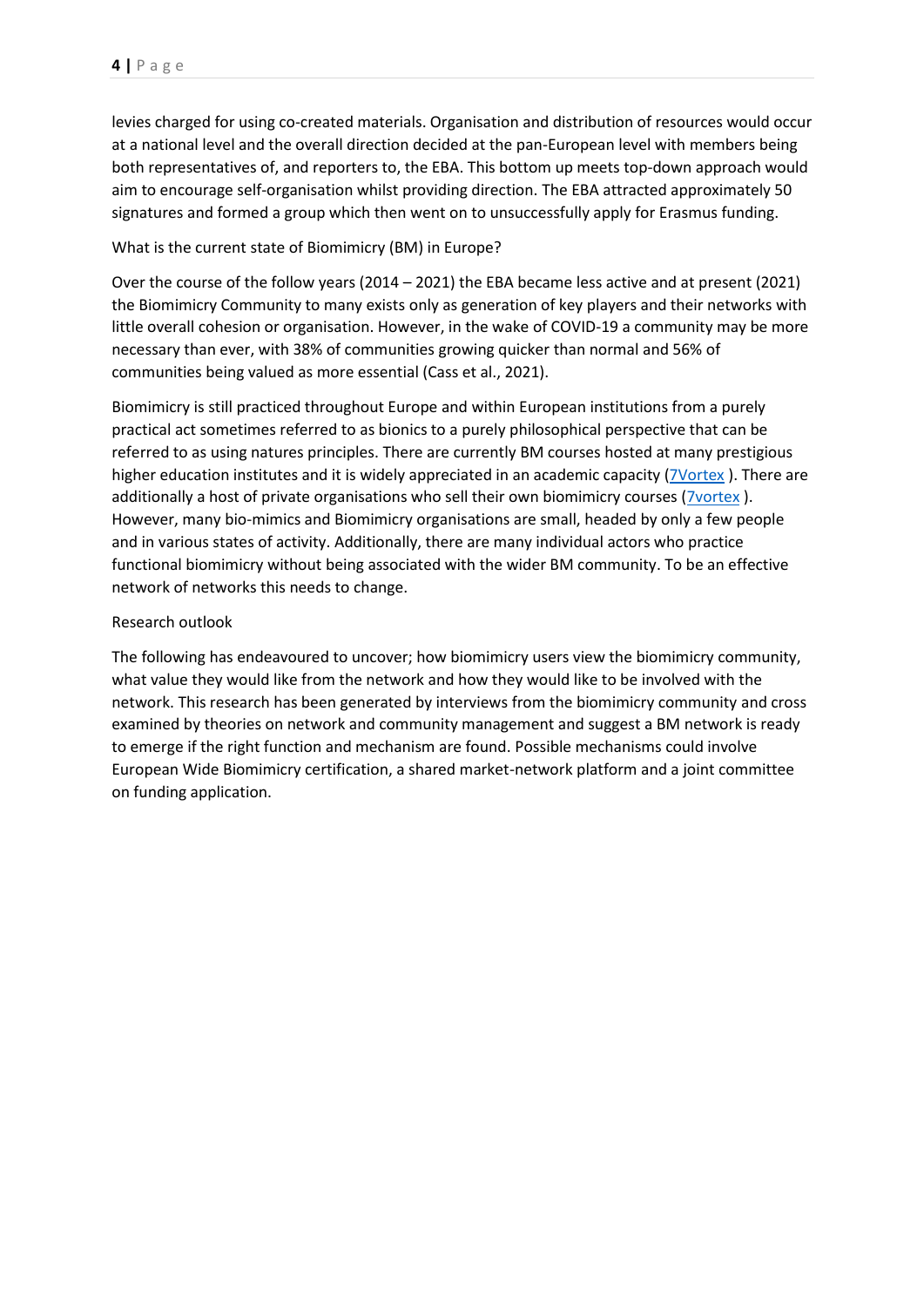## Methods

Step 1. Identifying Biomimicry organisations:

In order to do a stake holder analysis, Biomimicry Organisations were first Identified. Using [Biomimicry.org](https://biomimicry.org/global-networks/) global network 8 Biomimicry organisations were identified (Figure 1).



Figure 1. The eight European Biomimicry Organisations according to the Biomimicry Institutes. Network map available at: https://biomimicry.org/global-networks/

In addition to these organisations, there are many more organisations set up by people not associated with the biomimicry institute (Figure 2). There are also many higher education institutes that have some degree of BM education (appendix 2)

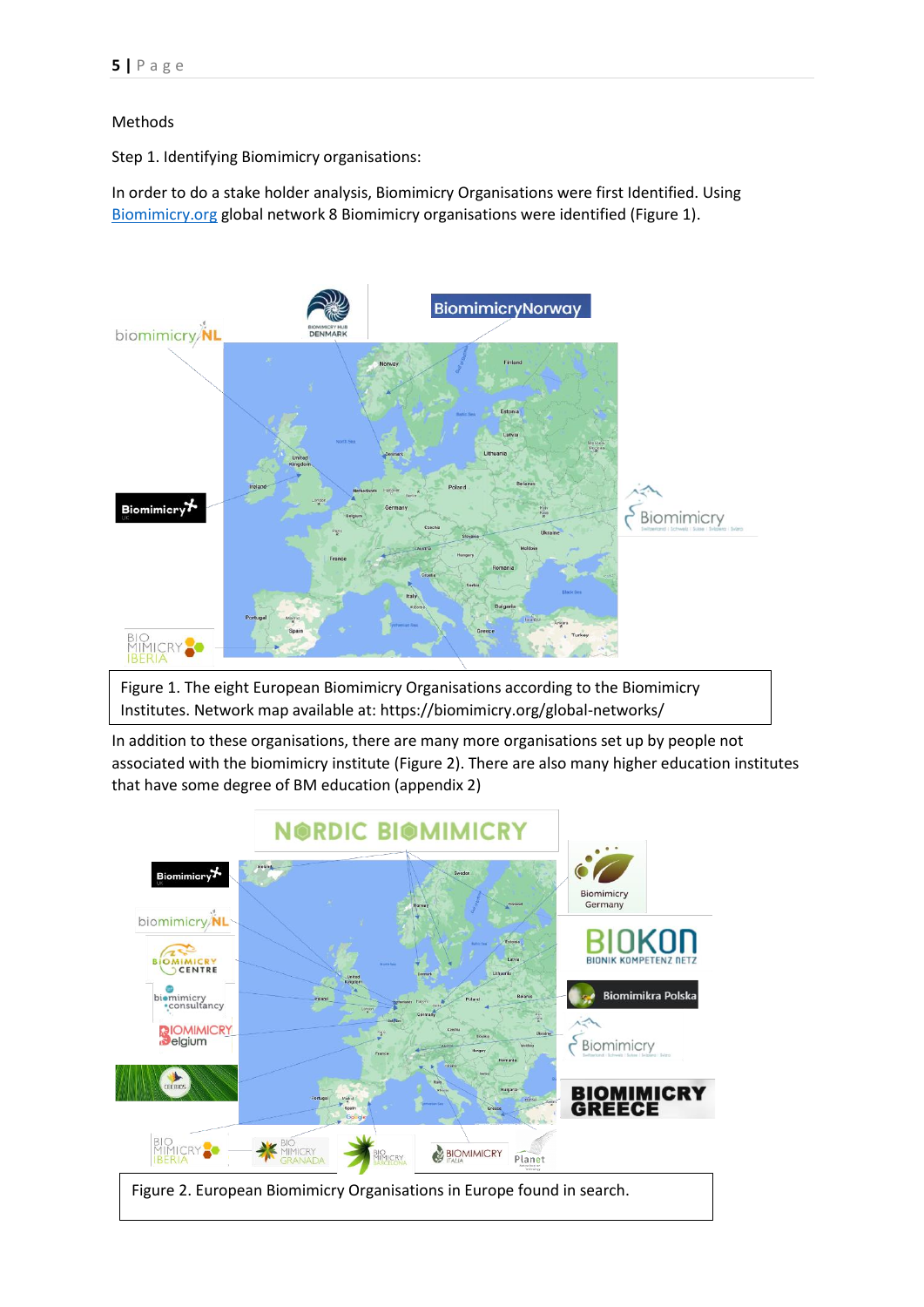Step 2: Identifying bio-mimics in Europe to speak to

Outreach for Biomimicry experts was filtered based on whether they could provide insight to the European biomimicry context (Figure 3). This was decided by whether they worked in a European context, had been in the EBA1.0, were in a Biomimicry organisation currently or had graduated from



on the European Biomimicry community.

one. During the interview processes stakeholder would also recommend people to talk to. These were identified as people of interest and attempts were made to reach out to them. Not all outreach was successful and only a fraction of those who were contacted replied (Figure 4).



Figure 4. Response funnel from different stakeholders who were reached out to. These came from the EBA1.0, Biomimicry organisations or were Graduates of Biomimicry or were people of interest. Numbers at the mouth of the funnel represent how many people were contacted. The numbers at the base of the funnel represent how many people responded from each group.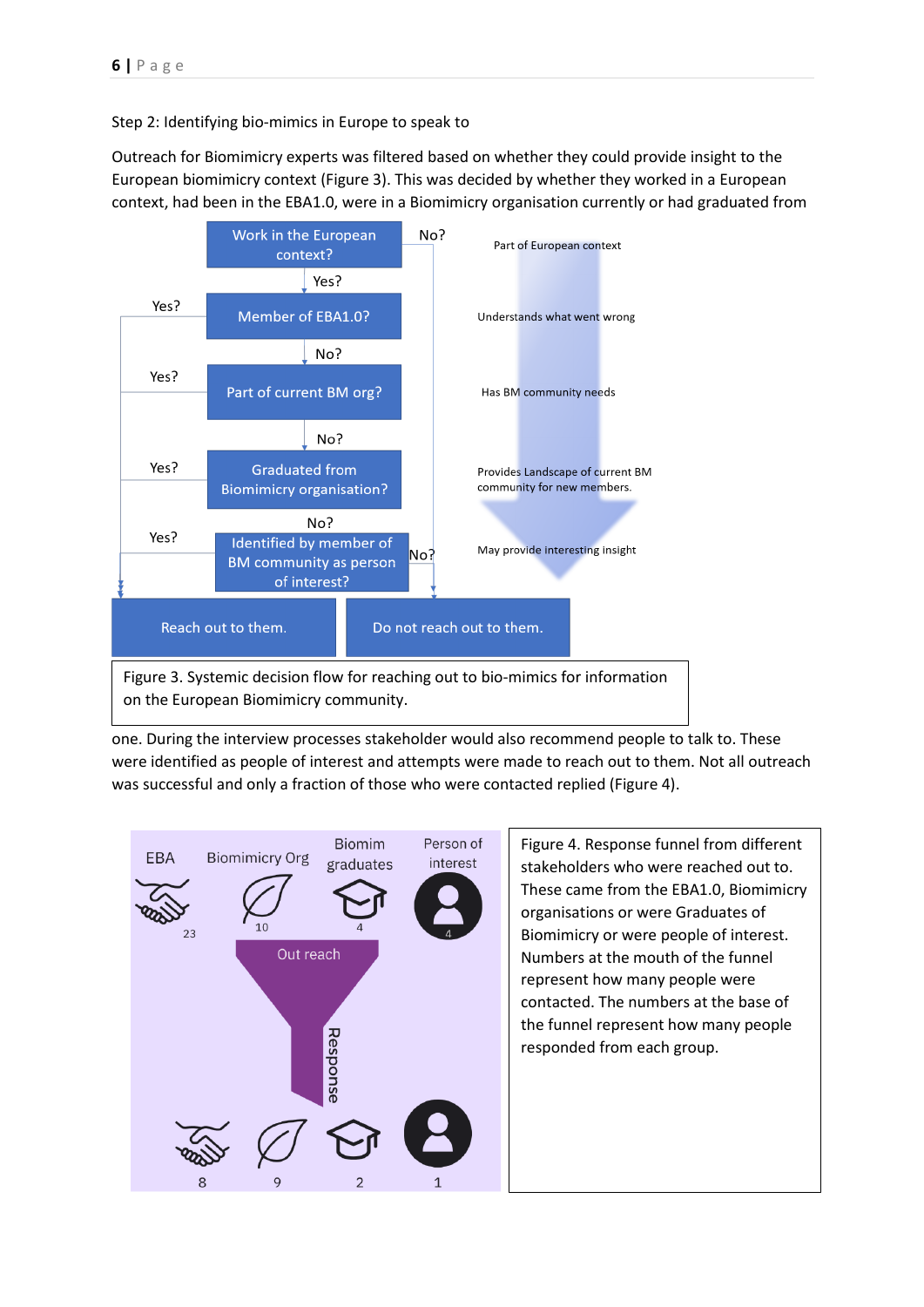Step 3: Stake holder analysis of biomimicry Professionals:

Interviews were conducted with those who responded to outreach (Figure 4). 20 interviews were performed all of which were with people from different organisations. This includes 5 University lectures, 9 BM organisation founders, 5 project managers and a student. This provided a perspective of what vision biomimicry-professionals have for the future of the European biomimicry Community. The purpose of this was to understand how they consider themselves positioned within the network, what value the network has to them and how it should evolve to create more value within the community. Moreover, answers of the interviews were used to find insights on why the EBA had failed to be more proactive. This would help identify a strategy to invigorate the community. A semi structured virtual interview technique was used and the responses were collected by a single interviewer (Table 1). Every question had a certain purpose for the biomimicry community (Table 1). For individual interview summaries see appendix 1. Some details in interviews are omitted for privacy of individuals.

| Questions                   | Purpose                                                                         |  |
|-----------------------------|---------------------------------------------------------------------------------|--|
| What is the role or your    | Defining how they see their organisation within the context of the wider        |  |
| organisation and how        | Biomimicry Community. Enables the motivation of their organisation to be        |  |
| does it link into the wider | ascertained.                                                                    |  |
| Biomimicry community?       |                                                                                 |  |
| In your practice do you     | Understanding what tools their operation typically uses in order to             |  |
| use biomimicry tightly or   | understand how they see biomimicry fitting into the sustainability              |  |
| incorporate other           | movement. Understanding if they would want a community of only bio-             |  |
| sustainability practices?   | mimics (purist) or a mixed group (pragmatist).                                  |  |
| Having canvassed the        | Allows them to speak about their opportunities working with other               |  |
| landscape do you find       | organisations.                                                                  |  |
| Biomimicry companies or     |                                                                                 |  |
| companies that use          |                                                                                 |  |
| biomimicry                  |                                                                                 |  |
| How do you see the EU       | Understanding their perspective of the BM community. Understanding what         |  |
| Biomim-community, what      | the community, and a new/ invigorated community, should provide for them        |  |
| value does it have to you   | to increase their activity. Understanding their perfect / envisioned version of |  |
| and what would you like     | the Biomimicry community.                                                       |  |
| to see it evolve in to?     |                                                                                 |  |
| What do you see your role   | Understanding if they would like to be involved in further projects.            |  |
| in that?                    | Understanding if they see themselves as having an active role in the            |  |
|                             | community.                                                                      |  |
| Do you envisage a more      | Understanding how they see the European community and whether it should         |  |
| national or international   | be an organised organisation or a consortium. Where they see the strength       |  |
| <b>Biomim community</b>     | to be.                                                                          |  |
| Would you like to be        | Getting people onboard with any new European Biomimicry Alliance and            |  |
| involved with any larger    | seeing if they are willing to commit resources (time) into the development of   |  |
| projects that go forward    | the new network / project.                                                      |  |
| through COBIOM              |                                                                                 |  |
| Additional insights or      | Allowing them to fill any gaps in my questions with their own perspectives on   |  |
| thoughts on the             | the community.                                                                  |  |
| movement.                   |                                                                                 |  |

Table.1 – Interview questions and purpose from semi-structured interviews with members of the biomimicry community.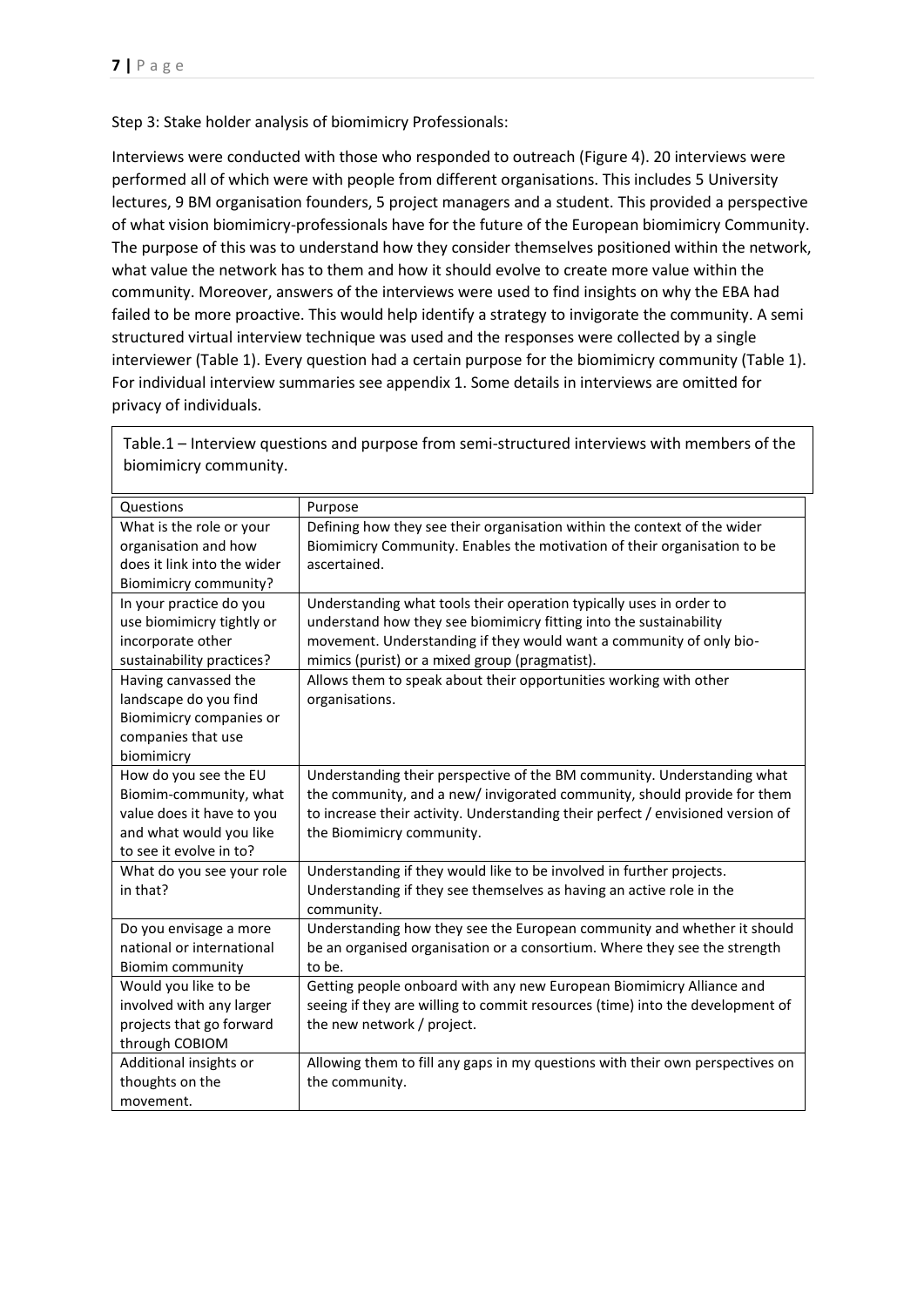# Results

Observations of the Biomimicry Community.

Through semi-structured interviews with 20 members of the European Biomimicry Community (EBC) a broad canvass of the EBC was created. Insight was gained into the EBC's needs, what forms the community took and how it would like to see network evolve. The following results are a summary of the broad range of perspectives on this matter. For interview summaries please see the Appendix.

Most organisations are involved with Education, Showcasing and Consultancy:

Most organisations within the community see their role as helping others to do Biomimicry, mainly via education, consultancy and facilitation. Some organisations report their role as showcasing whereby they act as a focal point to show the BM space is active and successful. Larger organisations within the EBC also endeavour to network with other sustainability professions and create a nexus of sustainability practices. Some higher education institutes believed their role was more in the standardisation or verification / validifying. What all these organisations have in common is their desire to propagate Biomimicry and use it to increase sustainability and reconnection with nature.

Biomimicry is one of many tools:

A surprising insight was that many BM organisations are using a wide range of sustainability methodologies. 4 / 20 asserted they only used Biomimicry but the 16 tailored their sustainability approach to their clients. Even the most conservative organisations, such as 3.8 have been influenced by other more recent philosophies and technological advances such as bio utilisation. In the words of one interviewee "True innovators use whatever tools work".

What Biomimicry often came back to with the organisations was the principle of nature being a measure and bearing in mind 'life's principles' with 18/20 mentioning the principles. Nature as a model, either through biomimetics or bio-utilisation was also for used for 19/20 and especially for those involved in product design.

Biomimicry is being up taken but some organisations don't like the term:

Speaking to consultancies in the BM space, they reported that companies are starting to use BM at a model level or in the bionics space and 17/20 said they see some level of adoption within companies. Some companies did not use the term Biomimicry per se, but rather used terms such as bio-innovation or natural inspiration. 4/20 interviewers felt as though biomimicry had a stigma attached in their countries or that it wasn't valued as a philosophy. One way this manifests within BM organisations is an altering of the emphasis of different biomimicry principles dependant on cliental. As a result, materials may be referred to as natural inspiration rather than Biomimicry. One perspective gained from this is that there are many research groups and businesses who use BM who might not be aware of the BM community and what value it could have for them if they became known. Targeting these individuals to join the community could be useful for increasing the technological and product development side of BM creating a stronger presence.

The current EBC:

The current European biomimicry community is fragmented but friendly, driven but dormant. Mostly residing in Western Europe the European biomimicry community exists in different forms. From one perspective it is a professional network of change makers who see nature derived design as key for improving sustainability. From another perspective it is a group of friends with a shared philosophy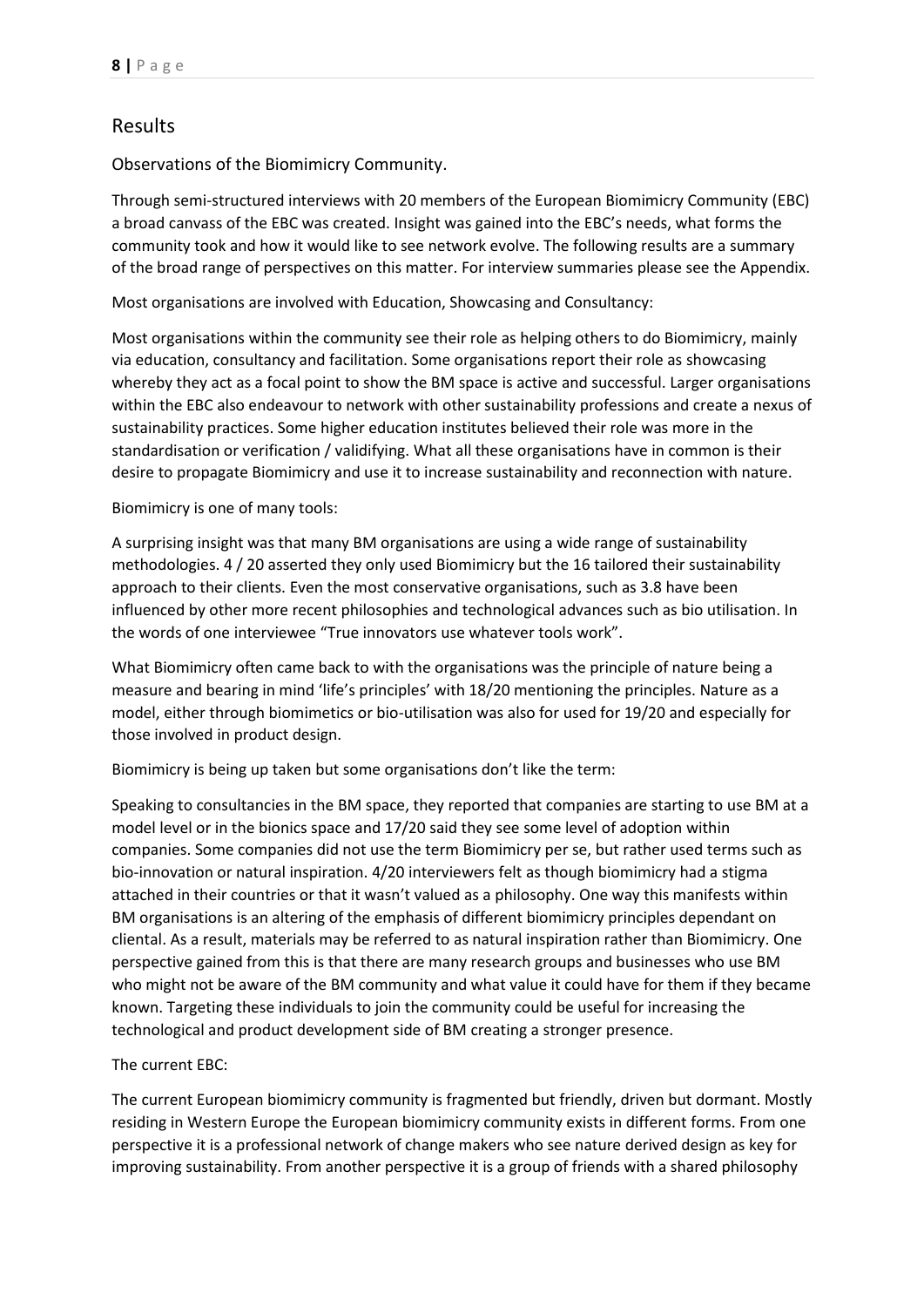of change but without the resources or initiatives to powerfully exert their beliefs. One perspective that bisects this boundary is a slight tension between those who use follow Biomimicry dogmatically and those who use it liberally. 6/20 interviewees explicitly mention this tension existed when the European Biomimicry Alliance (EBA) was attempting to be formed for several reasons, foremostly the definition of what Biomimicry meant. This led to a slower shared vision being formed and disagreement. Secondly what Biomimicry certifications were valid and whether the Biomimicry 'DNA' was being eroded. This relates to an intrinsic difficulty within this community: how to be an open and inclusive whilst also trying to preserve the Biomimicry 'brand'.

One group which doesn't fit as strongly with this mould are those within the academic institutions. Academic institutions focussed on creating relationships for students to gain experiences and so members of this group had broader relationships with a strong academic focus rather. This contrasts private BM organisations which have to focus on profitability to maintain themselves. An interesting dynamic this adds is that the institutions are able to supply BM organisations with inexpensive interns which allows the interns to enter the community. Those who have a positive experience within an organisation are then able to join in to the inclusive BM atmosphere. What may prevent graduates staying within a BM organisation is that very few BM organisations are profitable enough to hire a full paid position as many are volunteer and NPO organisations.

16/20 of those interviewed suggested that they wanted to work together more but 8/20 felt as though they lacked a defined reason to collaborate, except on individual projects. Most members suggested that working towards the EBA had failed due to a lack of (collaborative) projects. Interestingly, many of the members felt information exchange is a valuable exchange for the community. Information exchange allowed the groups to see what each other were doing and can act as inspiration or motivation. This typically had been via the various shared groups, such as social media groups, but becomes difficult as the social media platforms become dormant. The dormancy issue is partially fed by the lack of fiscal value in the information that is shared. Lack of fiscal value in shared information means there is little benefit for busy professionals to spend their time looking at what areas others in the field are innovating. This means that the network has a value to them in the form of sharing information, but a lack of fiscal value means that small private organisations don't have the time or resources to invest in sharing and staying up to date with the EBC.

An interesting interplay that existed within the European Biomimicry Community is between national, international and transatlantic relations. Typically, those who had gained certification from The Biomimicry Institute in the US had a more transatlantic perspective as well as a European network. Those from countries where Biomimicry was more established, typically had a stronger national professional network. One perspective common to interviewees from all countries was that any European community needs to have connections both nationally and across Europe to be strong.

How do Europeans in the Biomimicry space see the community developing?

Members of the EBC would like to see greater connection but stated any further European wide organisation would require a defined function and mechanism of working together. Projects and spaces like the EBDC on COBIOM were mentioned as focal points to start gathering the community. Perspectives on how to build the community differed, with 5 of 13 of those commenting on the structure suggesting it needs to happen organically in a self-organised mechanism. The other 8 who commented on the structure suggested that a top-down organisation would speed up the processes and increase the voice of biomimicry throughout Europe. Through creating a define organisation, strategic oversight could be developed and using a rotating leadership would ensure all regional BM groups had an influence.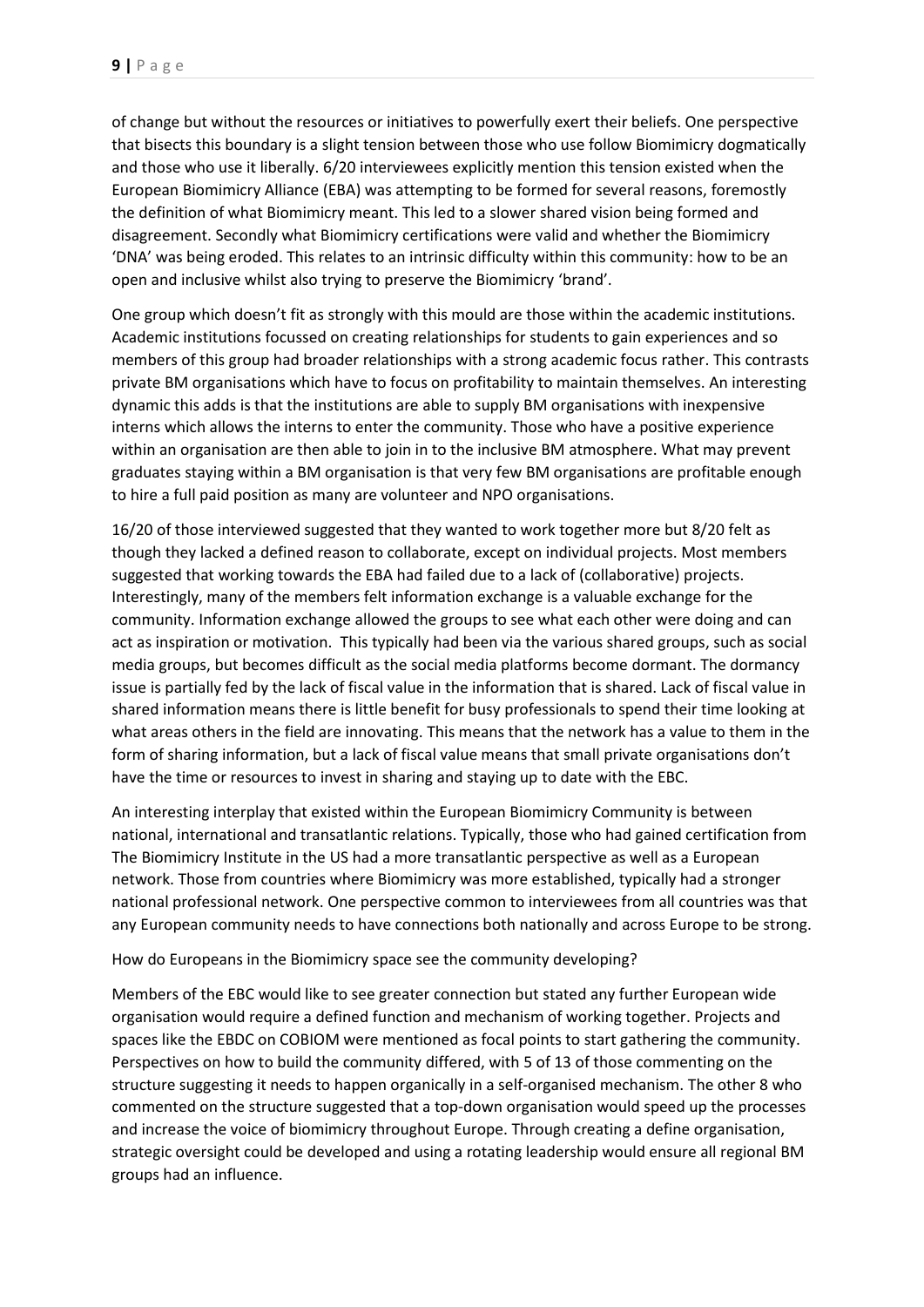Top-down perspectives suggested each national organisation would act like an antenna to communicate to the other national organisation and then within each national organisation was a local network. In either perspective, the information exchange needs to continue and accelerate to increase the feeling of connectivity. The network should also meet regularly to allow new members to meet and as a medium of information exchange. One idea was that those who are willing to make the full commitment to the community should be able to help form it but those who weren't as committed would have less of a voice. This problem exists due to the aforementioned difference in certification that exists and some members being more part time.

Some saw a formal organisation into a network as an outcome of a more productive community and stronger national or regional actors, whilst others saw an organised formal network, such as the EBA, as a mechanism to increase productivity. The network first perspective stated that a stronger European community would create the appearance of greater professionalism and push BM to the front of the agenda. Collective bargaining may also increase attention from larger political bodies.

What all the interviewees had in common was a desire to become more integrated but found it a struggle to find a mechanism that would be suitable.

Concluding remarks on the current community and their perspectives.

The European Biomimicry community as it exists today is entering a  $2<sup>nd</sup>$  generation. After an initial spreading of Biomimicry in Europe there has been a slight dormancy where only a few of those in the community have been able to reach full time productivity and make a living through biomimicry. Now the community is beginning to become more active with initiatives being set up and proposals being drawn. Focal points such as COBIOM have been mentioned as being able to draw members together again. The uptake of BM in institutions has led to an increase in scientific and professional bio mimics. The inclusion of other sustainability principles within BM has increased its flexibility and diversity. The proliferation of bio mimics through education materials, consulting and facilitation has enabled people from a range of disciplines to become biomimicry users. This proliferation is enabling it to permeate into other sectors where it is becoming more recognised. Members of the Biomimicry community now want to increase their voice further and collaborate to have greater impact. In order to form a community, they need shared purpose and mechanisms<sup>1</sup> to do so. Any mechanism should be inclusive but defined, share a 'DNA' but be locally attuned. Ultimately to receive high uptake any mechanism will need to be profitable, whilst sticking to the sustainability focussed approach.

 $1/1$  A mechanism is any mode of working or action that can take place. Examples of mechanisms are provided in the third section of the report.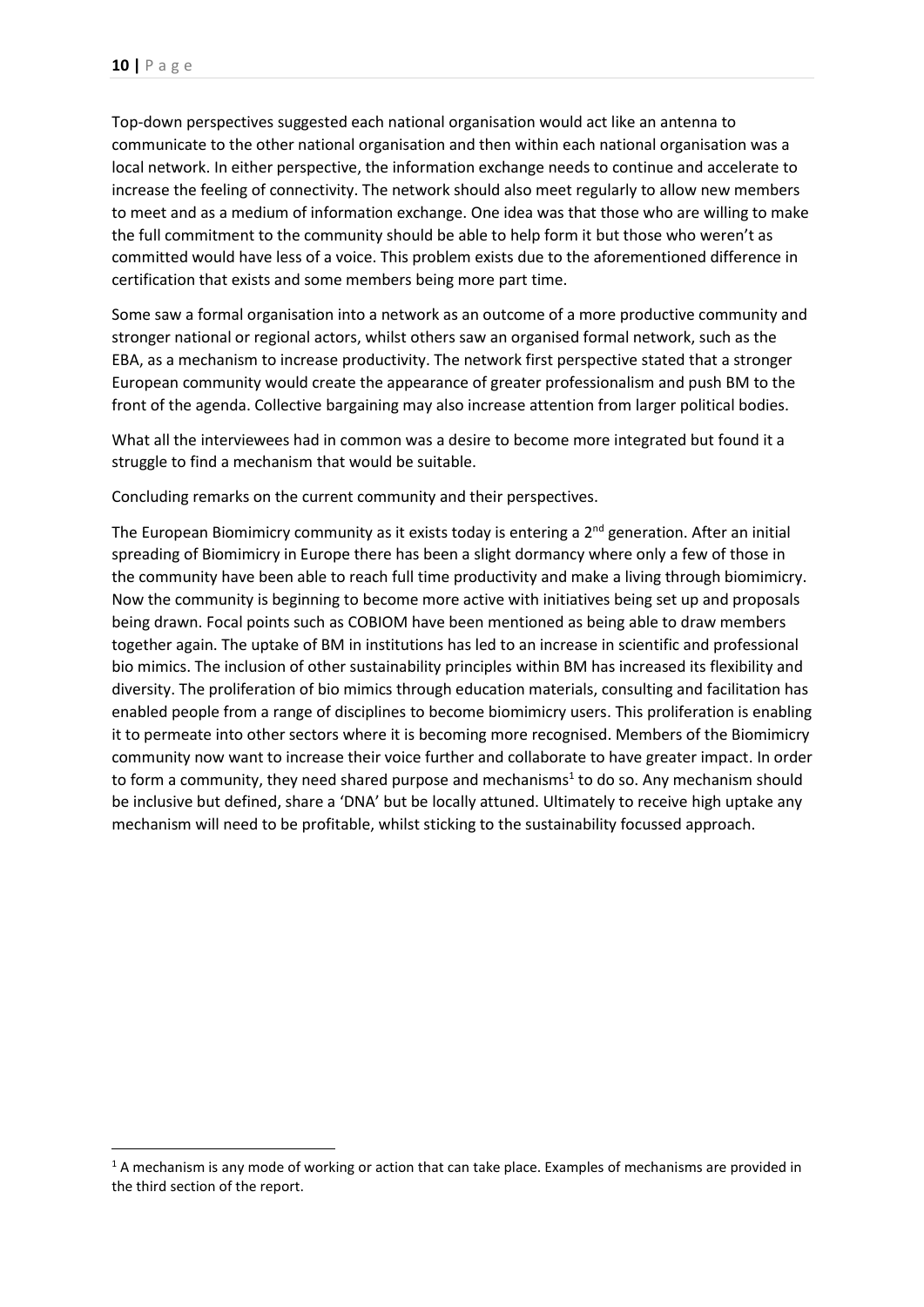### Discussion:

Form to Function: Suggested mechanisms for galvanising a community.

Community building can be defined as activities which foster positive interactions between people, organisations, groups and other entities (Weil, 1996). Communities expert Stan Garfield suggests that people join communities for a few key reasons. These reasons include innovating, learning and collaborating with one another and sharing ideas (Garfield, 2014a). The Biomimicry community is no different and is driven by an urge to share biomimicry best practices and projects so that the community can thrive. However, research on modern communities shows that problems with valuation in community is common. According to CMX community industry report (2021) 45% struggle to quantify the value of their community. This section will focus on what makes communities successful with examples from other communities and will also suggest some options on how mechanisms or forms that could be used to create a stronger, more valuable, European Biomimicry Community (EBC).

## Generic principles of Community building

Usually, to form an effective community it is valuable to create a set of shared ideals and values. Shared values are considered paramount and without which communities cannot form (Gardner, 1994). This is a fractious issue as some from the biomimicry community some have argued the biomimicry values have already been described by The Biomimicry Institute. A non-aligning perspective is that a European context demands a more European perspective and so biomimicry should be adapted. One methodology to deal with this would be to take a similarities approach. Despite stark differences, similarities between alternative cultures can be as high as 80% aligned and this can create pan-cultural value hierarchies (SCHWARTZ and BARDI, 2001). This could potentially be applied to the biomimicry community to enable a hierarchy of joint values within the different biomimicry subcultures.

A more long-term approach would be to engage in dialogue. Dialogue in this context involves a reduction in defensiveness and allowing of all members to speak rather than the loudest voices. It is more of an effort to understand each other than convince each other (Kirk and Shutte, 2004). The advantage of this method is people are more likely to come together and accept a level of uncertainty (Klein, Gabelnick and Herr, 1998).

A key component of any community is its leaders (Weil, 1996). Good leaders should promote ownership, understand the group and be able to strategize, organise and implement campaigns and projects (Staples, 1990; Weil, 1996). Sociocultural leaders can differ from stereotypical charisma leaders and be local leaders due to their context within the local ecosystem (Kirk and Shutte, 2004). Effective communities also require intermediary structures which provide critical appraisal of larger structures and can help implement policy at a local level (Weil, 1996). Local communities can have their own targets and agenda, but this should feed into the larger structure (Gardner 1994). These groups could be self-evident in the BM community due to the national BM organisations. There is an interplay also between leaders and groups, where leaders can help intermediary groups solve their local problems or find new opportunities (McNeely, 1996). In the BM community this can be seen when leaders from developed BM organisations contribute towards less developed BM organisations in other countries. This should come in the form of empowerment where collaboration can build capacity in local groups and help them enter into networks of their own (Simon, 1994). Empowerment aims to avoid an issue of dependency on the overarching structures which could occur if a national BM community is new and inexperienced (Kirk and Shutte, 2004).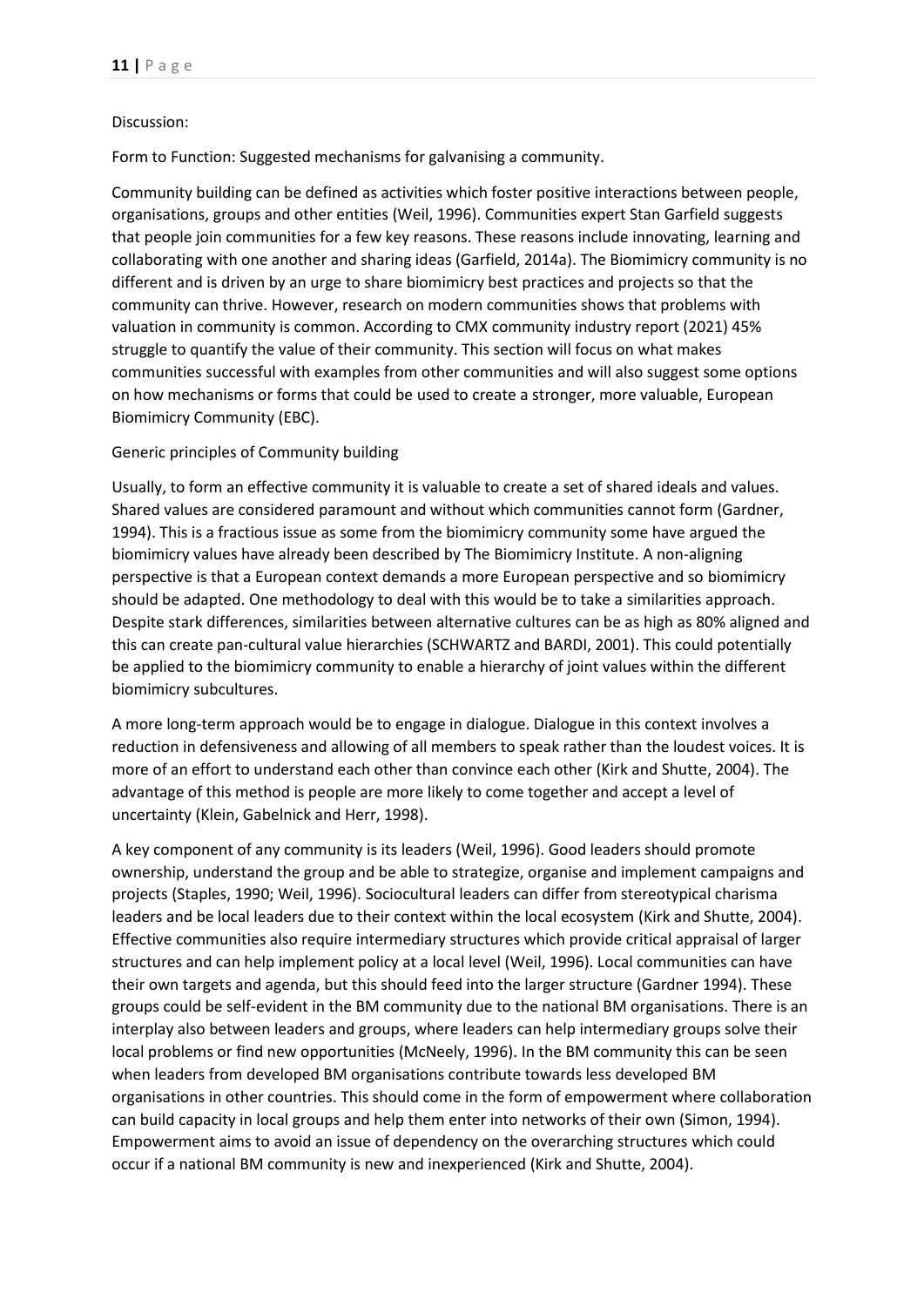One way to build community ties is through group participation in activities. The investment in a task creates stronger bonds in members of the community and can act as an information exchange (Gardner, 1994). It tasks are done in person it adds face to face interaction which can go on to create a value exchange (Gardner, 1994). When tasks are completed and ownership is generate it creates a sense of both responsibilities and belonging (Hamdi, 2010). This enables those who have participated to be more invested in the outcomes of their labour and so have a vested interest in the community project succeeding. The involvement in joint tasks can also change the balance between a member of a group feeling marginalised or mattering. People tend to feel important, central and that they matter when people start to rely on them. This importance extends when there is also appreciation of their efforts (Schlossberg, 1989). Clearly this has been identified as one of the issues in the EBC as few organisations have projects to work on together. Therefore, there will be a need to recommend alternative coworking strategies.

Rituals and ceremonies can be an effective mechanism to incorporate individuals into a community and putting on conferences is mechanism that the BM community has co-worked on in the past. In introduction rituals or ceremonies individuals are highlighted as different, go through an act that everyone else has performed and come out of it as part of the group (Schlossberg, 1989). Ceremonies can have a range of functions including showcasing values, creating bonds within groups and even building useful competencies (Dandridge, 1986). 'Bees' in frontier settlements in the US involved stints of difficult work amongst neighbours and created a sense of community (Dandridge, 1986). The benefits of these bonding exercises in groups are also seen in academic environments, where those who take part in rituals have been found to be more supportive of peers and peer learning and moves the classroom towards a community-of-practice (Olitsky, 2006). Therefore, it could be useful to the EBC to periodically initiate new members into the wider community. Cautionary advice in ceremony suggests that if inappropriate initiation or ceremonial practices are observed it can also decrease cohesion (Raalte *et al.*, 2007).

Diversity in communities is a valuable asset that could help shift the impasse of different perspectives on what biomimicry is. Diversity can lead to different perspectives and different enclaves of power / influence within a group preventing over concentration of power in one place (Parekh, 2001). Additional benefits of diversity are listed by Parekh (2001) as creating a more encompassing view of values and allowing greater self-consciousness and self-critique over the strengths and weaknesses of ones owns values. Diversity also relates to prosocial behaviours (Nai *et al.*, 2018). Nai *et al.* (2018) found that people in more diverse countries were more likely to have helped a stranger in the last month and this could be related to greater identification with humanity.

Another benefit of diversity is it attracts more members who identify with minority perspectives, this allows greater numbers to join your community (Talbert, 2015). This in turn has benefits as any community needs a critical mass in order to be effective (Garfield, 2014b). This is due to what is referred to the 1% rule of communities whereby only 1% create content, 10% interact with content and 89% observe content passively (Arthur, 2006). According to research conducted on behalf of Deloitte, there is a much stronger increase in posting and activity after 200 members and this could be considered a critical mass. This also encourages increase responsiveness and is more valuable to those involved (Romero, 2014).

In conclusion, communities form around shared values and purpose and use the community to be fulfilled in some-way. These shared values as well as bonds can be created by co-working on projects which in turns builds a sense of community. Some sense of shared value can be instilled artificially through the use of ceremonies to increase a sense of belonging. For newer groups with less experience co-working, leaders from other groups can help build capacity and enable start creating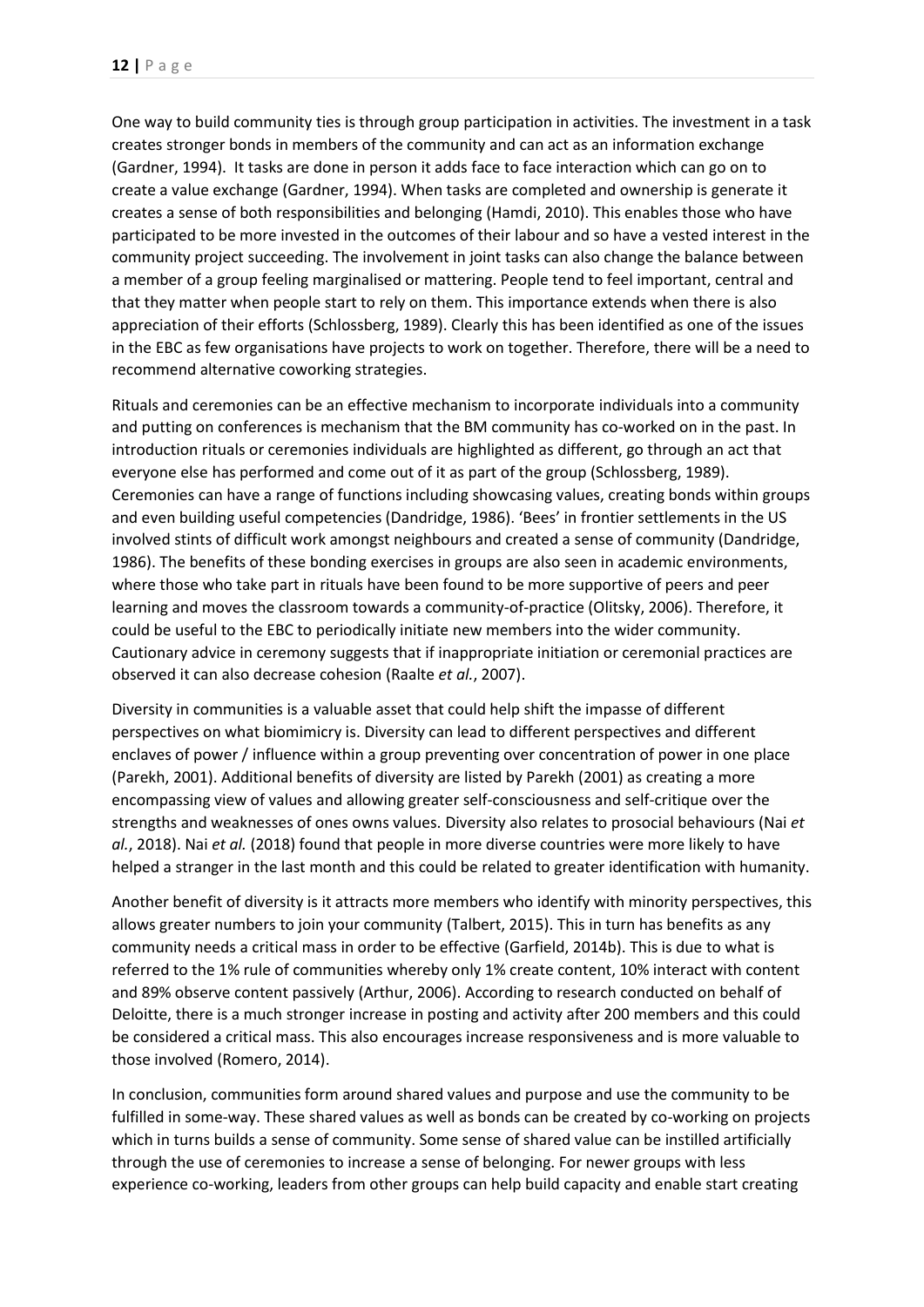more of their own projects. Finally, a successful group will incorporate diversity, making it a more open society that includes more members. If a European biomimicry community was determined to form it could use these principles to help it grow.

Case studies of successful communities:

Case studies can be very helpful for inspiration to what works or how to bring added value.

Habitat for humanity is an NPO house building association in the US that became one of the largest builders of affordable housing stock in the US. Their operations model relies on community members fronting small loans for the costs of building the housing and then uses volunteers to physically build the houses. The homeowners then pay back the loaners their money, plus a bit extra to pay for the next housing operation. When whole communities are built like this it creates a shared sense of joint ownership and active participation (Weil, 1996). This model ties into the biomimicry model which is often run partially through volunteers. This model reiterates that co-working builds community and suggests that small contributions to a larger project can spread the cost of building something bigger.

Another example of a successful community is The Women's bank of Sri Lanka. This is a successful community banking co-operative group which spread rapidly through simple rules and resource pooling. At first women would pool together the small amount of resources they had and elect a local leader to decide on investment strategies. As of 2010 the bank attracts over 7 million in investment per year. First 'branches' are set up locally and allowed to grow until they reach a critical mass. The maximum allowed in a group is 80 after which it must split into a smaller group. A branch is more of a network than an institution or a building and the members can meet anywhere. Meeting attendance is a necessity for those who want to decide what *their* money is used for. By being involved in local development the members also become more involved in their local communities. (Hamdi, 2010). This model has implications in the biomimicry for how it should scale up, using smaller local groups which can be incorporated into the larger strategic perspective when they have significant mass. It also shows the importance of staying local and integrating with the local community. In the Biomimicry context this could mean being more integrated with local sustainability groups o[r innovations hubs.](https://impacthub.net/)

The Atlassian community is a very successful and recognised SaaS<sup>2</sup> community. They exist as an online community, a community events committee and a social care team. It works on the basis of connect globally, meet locally. This is very relevant to the biomimicry community, which is also spread thin but thrives during conferences. The community events committee and online discussion threads are able to synergise which lets them add more value to their community. Atlassian has identified a few key elements to their success which include investing financially in the community, focus on the business impact and start with the community you already have before trying to scale (Cass, 2021). Given the existence of the EBA this could be very relevant to the EBC and any community which formed around biomimicry could use the pre-existing dormant community. This can also mean upgrading community champions with titles and responsibilities, validating them and increasing engagement (Spinx, 2021). New users of Atlassian products are onboarded through the online community and so become aware of it immediately and engage with it more. This reduces dropout by 2-3x (Cass, 2021). This could translate as getting recently trained BM users to get involved in the various social media channels that exist for biomimicry.

<sup>2</sup> Software as a service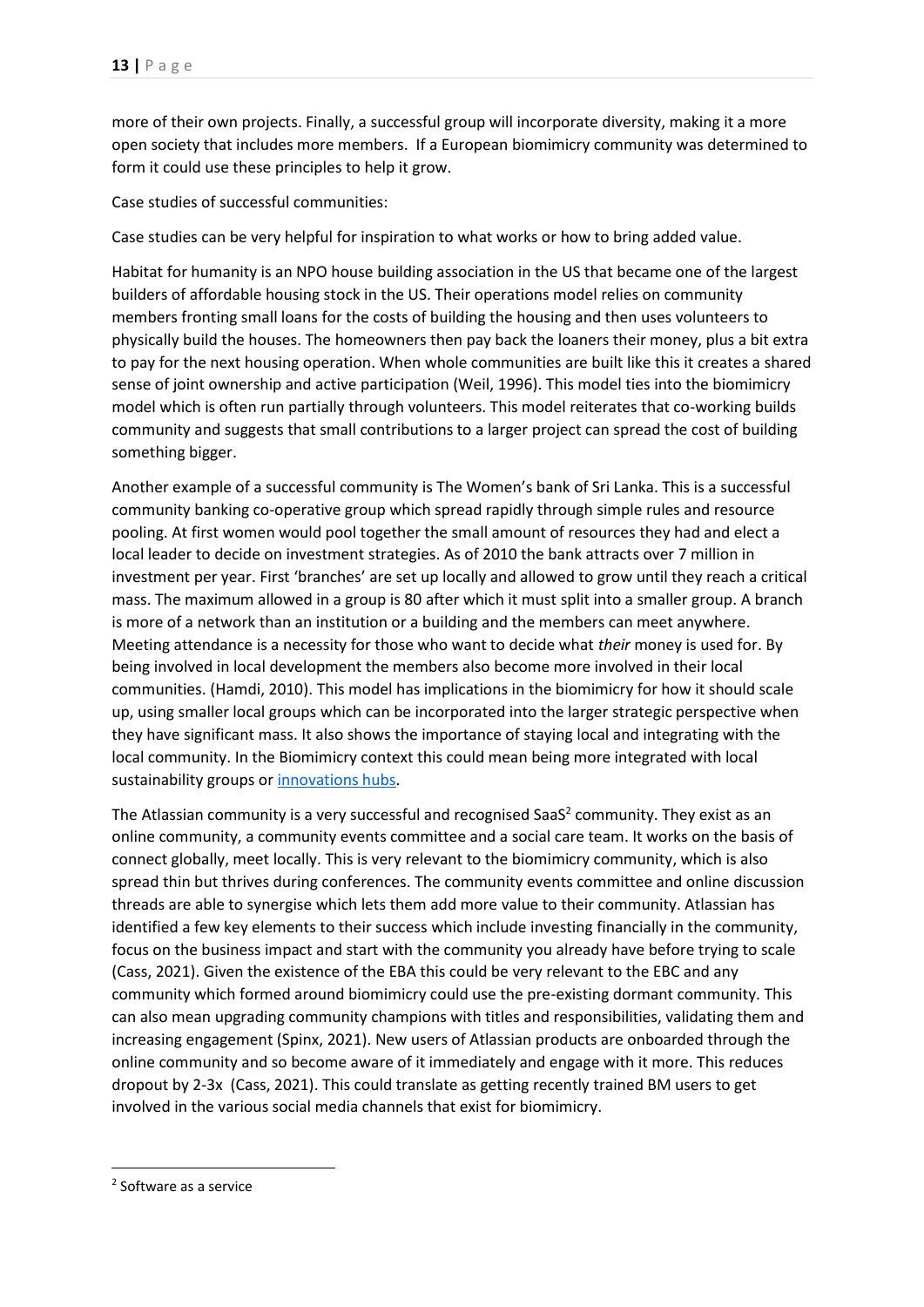The CEEBIOS (Centre Européen d'Excellence en Biomimétisme de Senlis) is a French BM community. The CEEBIOS has successfully promoted biomimicry in France, ensuring BM recognised nationally as a design methodology. They initially promoted BM through acquisition of grants for BM academic groups and this enabled them to have a level of oversight into the community whereby they became the de facto source of authority on the actions of the wider French community. This has meant groups reach out to The CEEBIOS when they want to know about biomimicry or use biomimicry, further securing their place as a source of knowledge. This canvassing and funding methodology is described as federating, a process that allows the 'archipelago' of biomimicry groups to work together and become aware of each other. To propagate knowledge, they host events which act as a 'lagoon' where BM practitioners from different 'islands' can share their ideas. Initially funding was provided by subscriptions to articles and information from the BM space but after becoming a source of authority they are now receive 80% of their funding from consultancy. Where the CEEBIOS differs to most of the privately run BM organisations in Europe is that they did not set out to be a consultancy or educator. The organisation was created to help the community of BM practitioners become more connected and through this activity became a source of authority which enabled it to teach others and become a consultancy. They had a purpose; this created a business6. This emergent business case has interesting implications for the rest of the biomimicry community and suggests simply being a hub of information and developing partnerships could be a better way to grow the community then working on individual projects. (Appendix – [The CEEBIOS interview\)](#page-26-0)

In conclusion, the Biomimicry community could learn from the principles found in these case studies to try and reinvigorate itself. Trying to create shared values, whilst accepting diversity, and finding its own leaders to help push the mechanism through. Most importantly, the community should be purpose driven. If invigorating the community can help with the very common issue of poor engagement and the EBC is able to run effectively, it could be hugely profitable. Some successful communities are currently being worth over \$500,000 (Cass et al., 2021). That would be a significant increase in productivity amongst European BM organisations.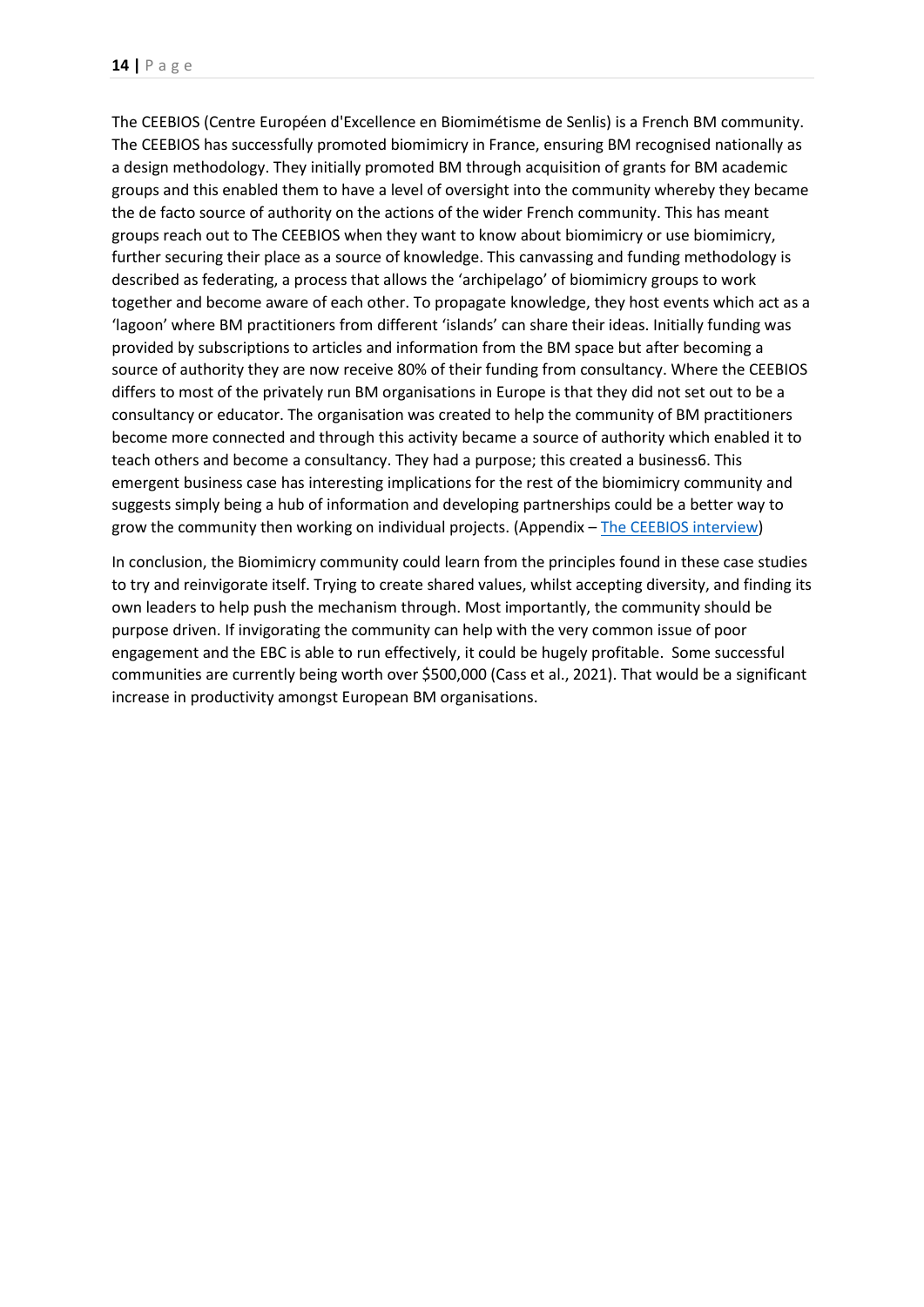# Suggestions for mechanisms that can help the biomimicry in Europe

The European biomimicry community can use some tips and insight in how to generate more commitment, and a network. This section aims to provide some suggestions and a few mechanisms that could help generate more of a network within the European Biomimicry Community. This draws on standard community building theory and the examples provided above. Ultimately the mechanisms are only suggestions, and the biomimicry community will have to decide how they are implemented.

# BM Wide Certification.

The dichotomy of the Biomimicry community is a wish to connect with each other and be open whilst also wanting to protect the biomimicry brand. A mechanism that could help alleviate this problem is by co-creating a certification of BM that could be recognised in Europe.

This mechanism will allow all organisation that offers BM training in Europe to come together and co-create. Co-creation fulfils the needs of the community who want projects together and implements the community building practice of co-working. At the same time, the co-creation can be a chance for value exchange and dialogue to take place. This can allow a common framework on defining biomimicry to be made more concrete through sharing values. This gives a space for all perspectives to be heard. Co-creation then increases the responsibility of all the members to the new system and ensures they try to propagate it.

Being led by the most active members of the community only those who are willing to put resources into the process will be involved. This will decrease the influence of those less invested in the debate whilst simultaneously creating a future standard to allow the following generations of bio-mimics to receive similar levels of training, securing the brand. Checks and balances such as a disputes or advisory board could be implemented to try to increase the democracy aspect.



Figure 3. Idea 1 for helping reform the biomimicry community in Europe. Idea in beige, mechanisms in yellow, benefits are in orange.

The biomimicry institute has a vested interest in preventing brand dilution and so could be a part of the discussion. The Biomimicry institute could increase it influence by using a franchising method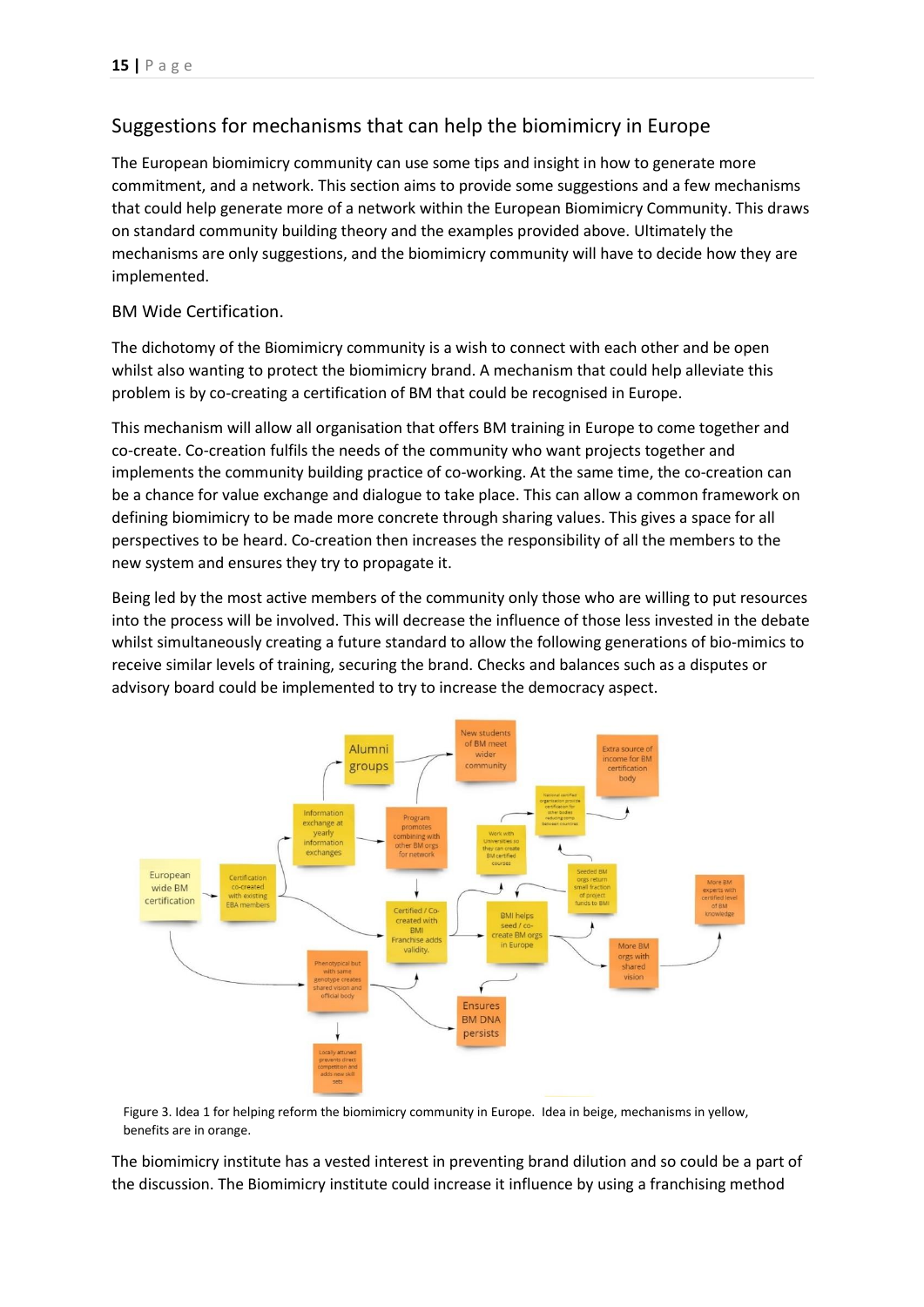with potentially some of the income derived from certification going back to them. Similarly, using the large resources and international reputation they could help seed new BM organisations in Europe through a combination of European BM certified and US BM certified actors. From the institutes perspective this would enable them to have a greater stake in the European context and from the European perspective it would ensure capacity building within European organisations.

Using BM wide certification would allow a widely accepted base layer of BM training creating a biomimicry DNA, however, allowing each organisation to specify according to their local ecosystem will create a 'biomimicry DNA', which will persist through Europe, but allowing there to be phenotypically different expressions of BM. The advantage of this is that it prevents direct competition between BM organisations as they attract slightly different practitioners with different specialisations. Diversity of skills, locations and cultures will strengthen BM community.

One key aspect that bio-mimics wanted from their new community, which has also been identified as good practice in case studies, is physically meeting and information exchange. The certification process could also initiate ceremonial meetings or a conference with the joint graduates of the various certified courses in Europe. Ceremonies have been shown to increase the feelings of identify in a group and increase participation. Moreover, by seeing other student-projects information exchange would occur. Additionally, this would be an opportunity for the new graduates to meet the other biomimicry actors and integrate themselves into the European wide community. This could be increased further with recommendations of transfers between biomimicry courses or other forms of co-working. Further integration between 'generations' of the Biomimicry committee could help move the BM community from a network of what some describe as friends into a larger professional community.

The certification business model has increased value with more actors on board, BMI recognition and meet ups. This could make more organisations want to get onboard and receive certification. A snowball effect occurs when more organisations have certification and it becomes the norm to obtain it leading further institutions to buy into the certification (Kolk, 2013). Certification could be performed by local or national BM organisations and so could be the injection of value that BM collaboration projects require. Methods of payment and certification could range from a fee to remain certified to providing a certified course which extracts fees for use. Thi[s 7vortex](https://www.7vortex.com/ecosystems/eb562d6b-4d5d-46b2-b54d-86dc60a7bffc/view) map depicts how many BM courses are being taught in Europe from higher education institutes, which could all be potential targets for selling certification.

#### Online Biomimicry Market place

Biomimicry is a multi-discipline perspective that attracts people from a range of backgrounds including those who are interested in art, design, robotics and architecture to name a few disciplines. Difference in discipline may mean that some groups are more able, or less able to complete projects due to different available resources. This leads to project duplication and many low Technology readiness level ideas being left on paper. At the same time, discussion with BM leaders shows they are interested in information exchange, but don't have time to use lots of social media channels to keep up to date with what others are doing. One mechanism to prevent people working in parallel but isolation and create more value to keeping up to date with other's projects is an online biomimicry marketplace.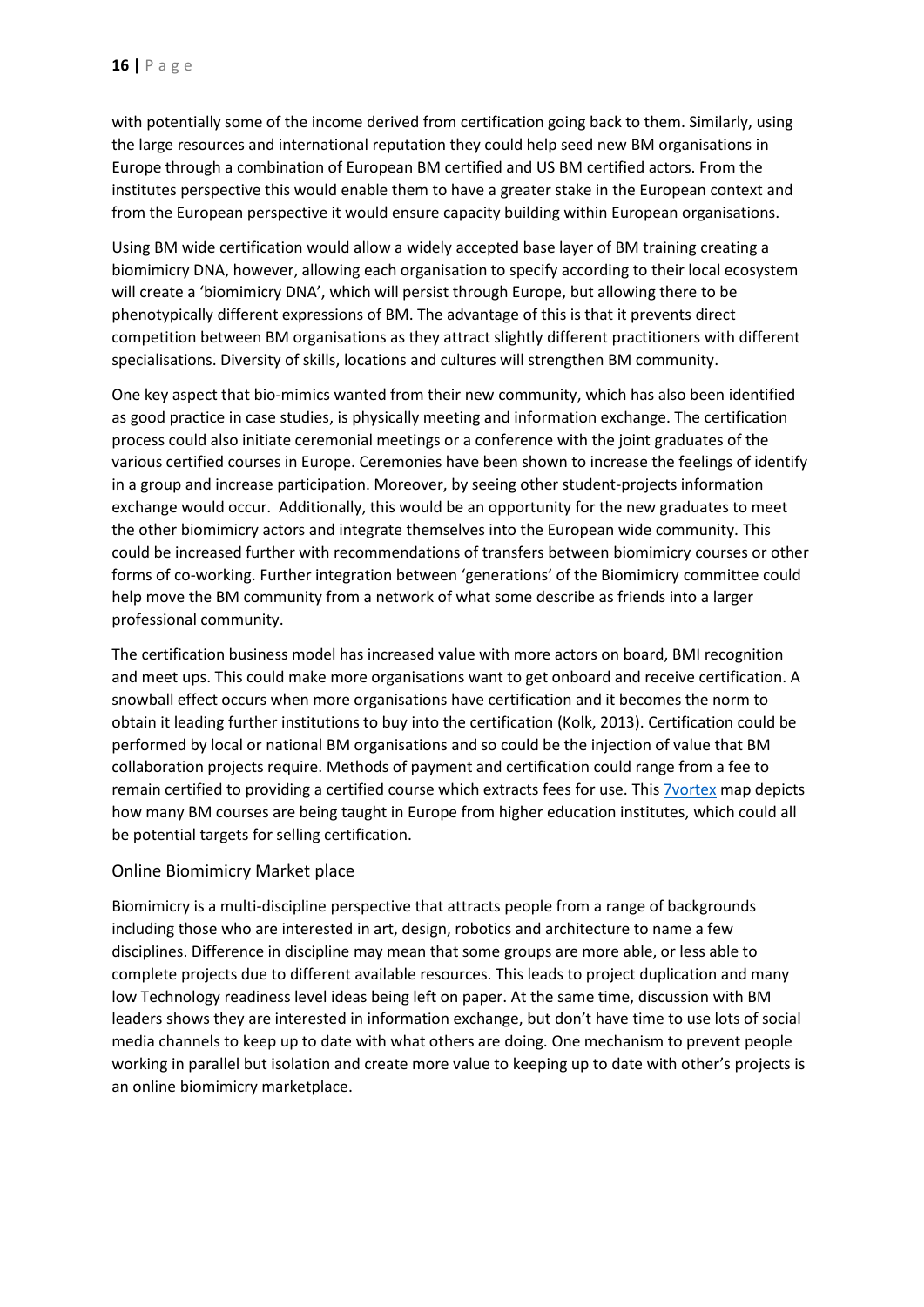

The marketplace would be an opportunity for students or fledgling bio-mimics to present their research and ideas online if they are unable to take them further themselves. They could decide a buy in price based on how much effort was in the idea, what technology readiness level it had reached and its potential for the market. Other organisations can then pay the fee if they see value in it. Like any marketplace sellers could have ratings to let buyers know what sort of value had been created from this sellers' ideas in the past. This creates fiscal value to biomimicry projects and this website then acts as a focal point for biomimicry innovation. This could potentially work as a magazine with a paid for subscription to allow funds to enter the community as a whole. A chance to gain value increases the other members of the biomimicry communities' interests in the site and thus more information exchange happens. If groups see value in an idea, they could also collaborate on it with the owner, creating more group projects. Institutions can share the ideas of their students so that further iterations of students can develop the idea further in cycles of research and innovation. Similar platforms for open innovation exist in the pharmaceutical industry (Carroll *et al.*, 2017) as well as through tech and fast moving consumer goods (Hossain and Islam, 2015). This has the potential to grow as a place to sell learning materials and be a space for the whole community to interact. This can be seen in Market Networks, where multiple buyers and sellers exist in a transactional space where your profile is as important as your product (Currier, 2015).

This idea has the potential to fit into the certification model as students who go through the graduation ceremony could submit their plans to the BM online marketplace. This would ensure periodic idea generation.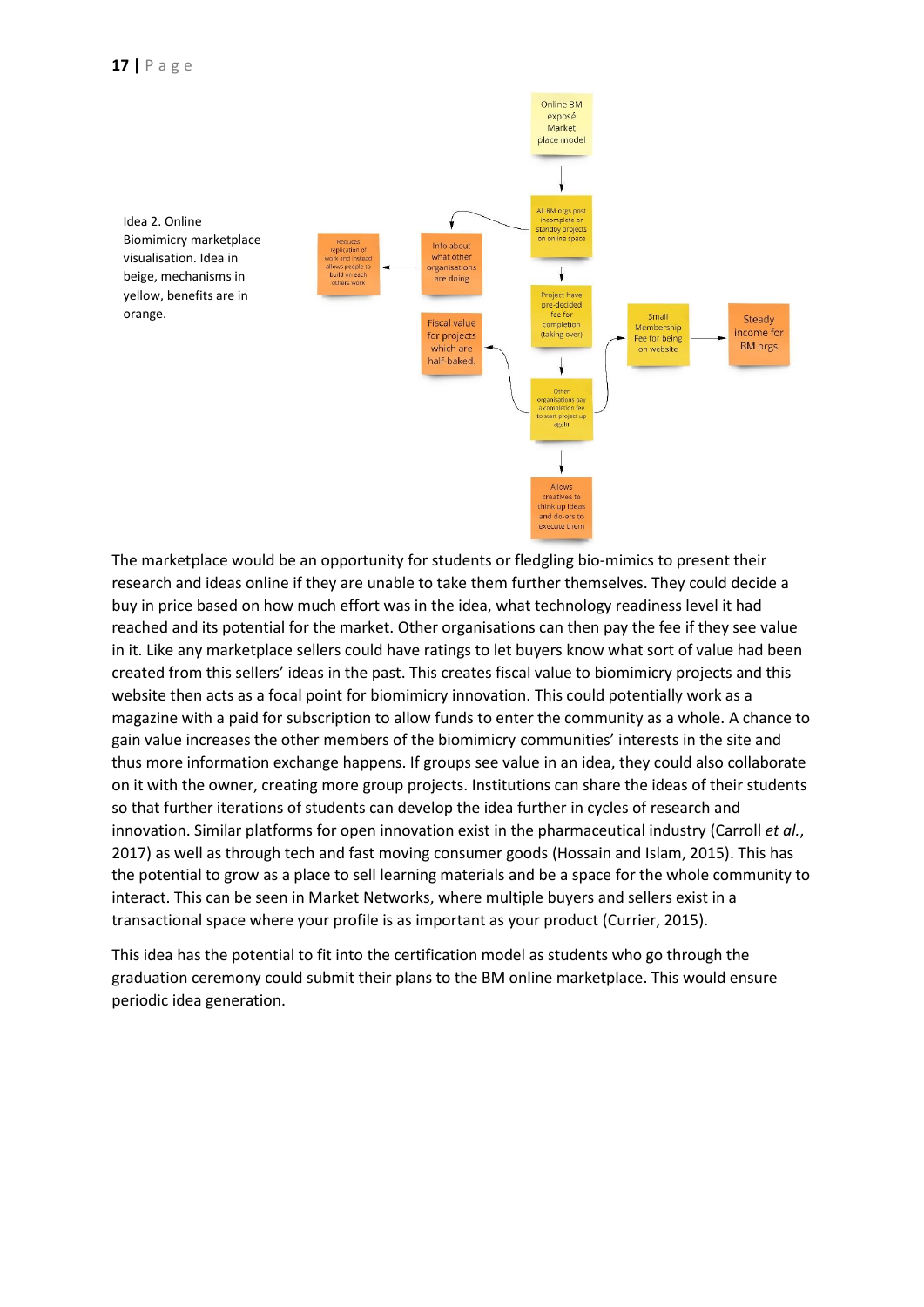#### Joint committee on Biomimicry funding

One issue held by the biomimicry community is difficulty securing funding for their organisations. Conversations with BM organisations have shown they are typically small and so cannot afford to pay a member for several weeks whilst they write up proposals for funding. In addition to this, small numbers per organisation means their individual voice is small. One mechanism to get around this could be to spread the cost of writing proposals with the BM groups.

Mechanistically, a group or committee of several experienced BM professionals could be assigned a budget which would be supplied from the other BM groups. They would read drafts of funding proposals from different members of the community. If a draft was approved the applicant would receive a small amount of funding whilst they wrote the proposal. This money from a successful proposal would then be fed back into the community.

The main advantage of this committee would be its ability to allow distribution of risk amongst the BM community and give it a louder voice as a combination of many BM organisations and their collective skills and resources. Having a rotated committee would also mean it could bring together BM practitioners who might not usually interact. This would also act as information exchange due to proposals being sent to the committee, allowing them to know what groups were researching.



Idea 3 for EBC co-working. Committee on joint application. Idea in beige, mechanisms in yellow, benefits are in orange.

Funding for sustainability incentives is increasing. Very visibly there is the Green New Deal incentives, Horizon, The European Innovation Centre and the European Institute of Innovation and technology to name a few. By professionalising the application process the BM community would access more funds.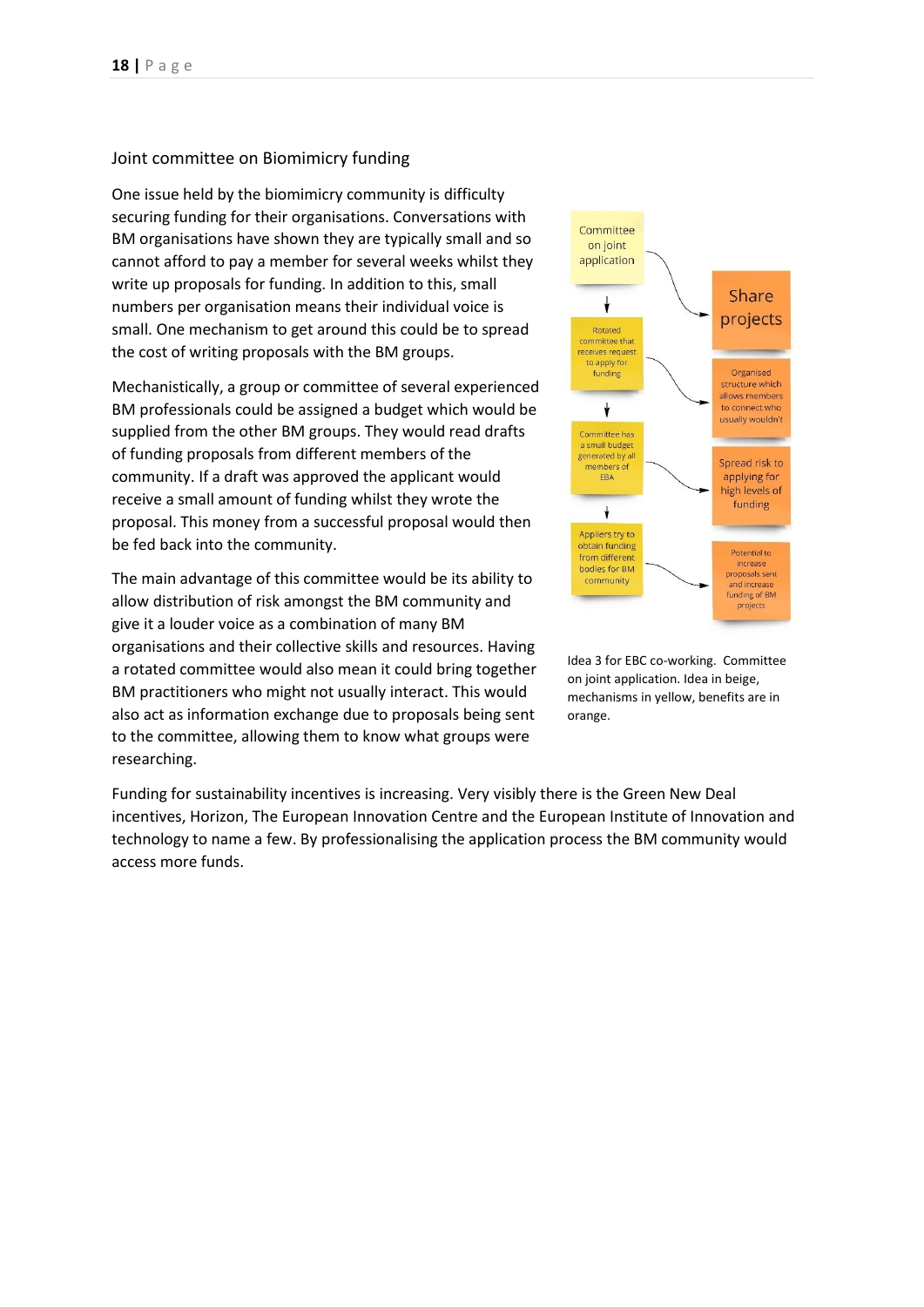In conclusion, any community that forms will need to do so by its own volition. The EBC can use a range of mechanisms to try and increase connection, information sharing and importantly fiscal value within the community. By coworking and co-creating they should be more able create a defined sense of self. Each mechanism has pros and cons (table 2) but ultimately it will be their execution, and the commitment from the community that dictates their success.

| community to work together.                     |                                                                                                                                                |                                                                                                                      |  |
|-------------------------------------------------|------------------------------------------------------------------------------------------------------------------------------------------------|----------------------------------------------------------------------------------------------------------------------|--|
| Idea                                            | Pros                                                                                                                                           | Cons                                                                                                                 |  |
| European Wide<br>certification                  | Create a defined sense of what<br>biomimicry is.                                                                                               | Creates some division or discrimination<br>between courses and their deliverers<br>which could increase division.    |  |
|                                                 | Created by those who are<br>committed to BM.                                                                                                   | Lose out on interesting and diverse<br>perspective from busy / experienced<br>people.                                |  |
|                                                 | Has opportunity for ceremonies<br>and greeting events.                                                                                         | Exclusionary for those who can't attend.                                                                             |  |
|                                                 | Generate shared content to<br>help bind the community                                                                                          | Has an initial time and resource<br>commitment which could provide to be<br>unfulfilling.                            |  |
| <b>Biomimicry Online</b><br>marketplace         | Allows sharing of BM ideas to<br>people who can do something                                                                                   | Potential for exploitation of those with<br>resources.                                                               |  |
|                                                 | Prevents duplication of work<br>and especially research.                                                                                       | High uptake and the uploading of historic<br>projects may be needed to get a full<br>picture.                        |  |
| Joint committee on<br><b>Biomimicry funding</b> | Distributed risk and distributed<br>rewards enrich the whole<br>community without causing any<br>individual organisation to feel<br>the strain | Requires an initial investment from the<br>community for both the committee and<br>the stipend of the draft writers. |  |

Table 2 – Pros and cons table of different mechanism described to enable the biomimicry community to work together.

## Closing thoughts and future prospectives

The European Biomimicry community is filled with people with excellent ideas who want to make an impact. The mechanisms described in this report are only suggestions for how the community can be brought closer together, from a projects and co-working perspective. Closer collaboration will lead to a degree of connectivity but is unlikely to initiate a larger overall organisation as an emergent property. Any effort to create a larger organisation could follow a model that is seen with The CEEBIOS, the biomimicry network of France, who started small and expanded the network, rather than trying to create a network everywhere all at once.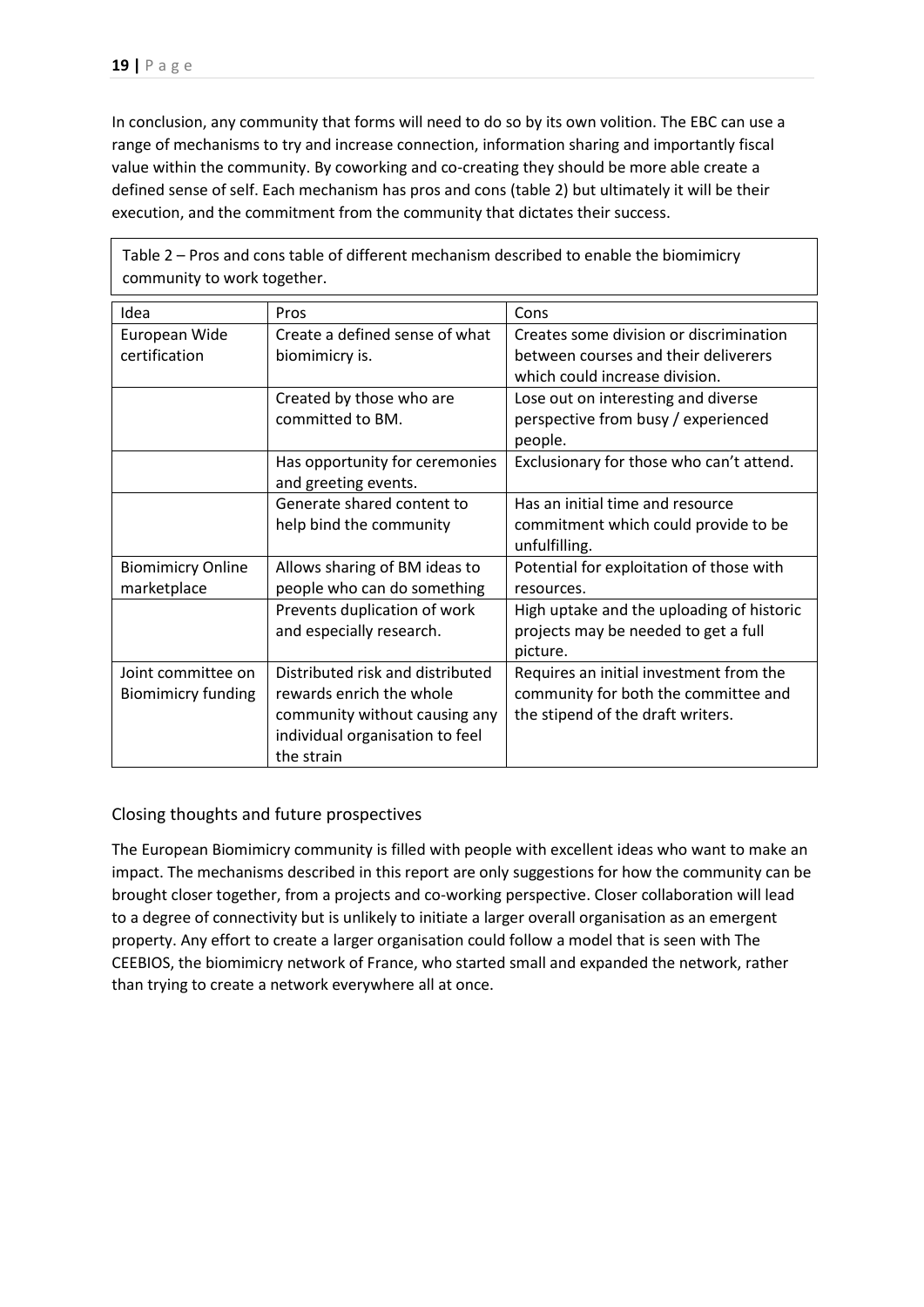# Appendix: Stakeholder Interview summaries.

Disclaimer: All interviews were conducted and summarised by the interviewer in English. Due to the diverse range of participants interviewed and cultural differences related to this, it is possible some perspectives were misrepresented, despite every attempt to clarify details. If you feel you have been mis-represented, please get in touch with [edwardpaddon156@googlemail.com](mailto:edwardpaddon156@googlemail.com) and changes will be made to the transcript.

#### Stakeholder 1: Biomimicry UK – Richard James MacCowen

Richard described the role of his organisation to be consultancy and outreach to promote biomimicry (BM). This mostly focusses on highly polluting industries such as urbanisation, manufacturing and agriculture. He is pragmatic preferring to use "Whatever works to increase sustainability" from 3.8 methodology to bio utilisation.

He sees the network as underdeveloped including many 'part timers' who don't rely on it for their main source of income. This creates a professional divide between idealists and pragmatists and prevents a working definition of biomimicry being reached. He wants to develop it by only focussing on people in a position to help the community full time and fund high technology readiness level projects. It should also ignore low TRL. His research suggests many organisations use BM without explicitly referring to it as such but could contribute to the network. The network needs to work on multiple levels if a project is more location based it should utilise a more national network and equally international projects should leverage the international network.

Key insight – Any new community would need to focus on professionals and be led by people committed to the cause.

Stake holder interview two:

BM organisation is a small volunteer run organisations whose main focus is promoting biomimicry, especially in educational institutions. This promotes people experiencing nature in a tangible way, specific to their own background / life stage. A wide definition of BM is used, and other sustainability practices are used to avoid missing out on roles, especially in Spain where BM is not widely utilised or recognised.

The biomimicry community is currently very fragmented. There is a divide between the 3.8 users and the casual users that prevents a definition of biomimicry being used. There is also competition between different organisations to get limited opportunities. The breakdown occurred approximately 3 years ago (2018) when an Erasmus grant was denied preventing further development of the EBA programme. In the future they would like to see a more generous value exchanging community. We need an international community for the bigger projects, but it always has to start with a community. Having already had a successful career, they see their role as a mentor, teaching and helping others to make a change. They are also involved in conference planning to hopefully get people together.

Key insight – BM is perceived differently across Europe and broader sustainability definitions can attract greater numbers of clients. Additionally, failed projects can significantly dishearten attempts to form a community and so a well-thought-out proposal is required. Physical meetings help strengthen the community.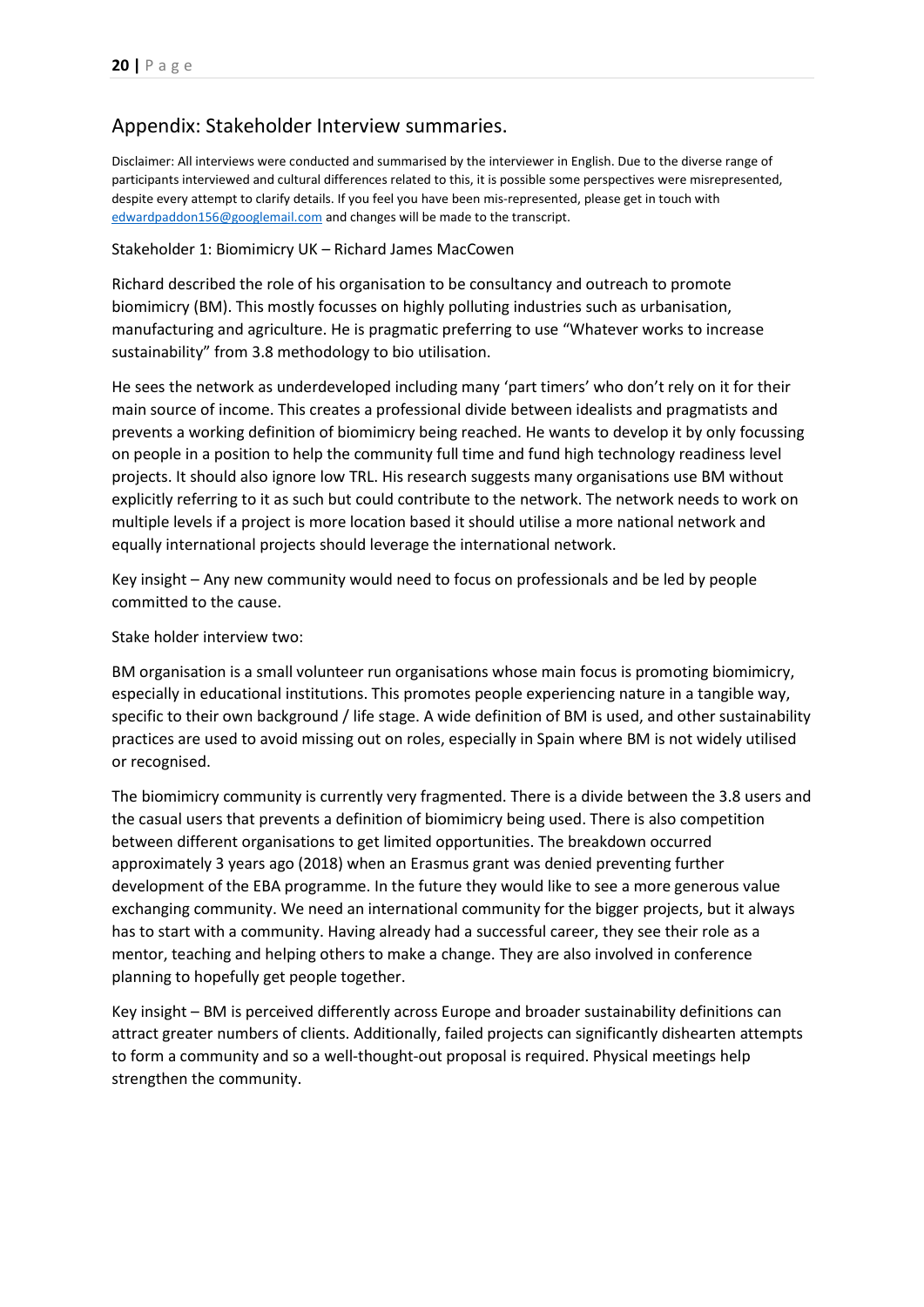## Stakeholder interview 3:

Biomimicry is both a philosophical and practical tool. The role of their university is to teach the philosophical and allows a connection with nature to be formed. The organisation allows them to use it practically and showcase biomimicry and increase efficiency in business. When dealing with business alternative methods are also used such as circular economy or use life's principles rather than the biomimicry methodology. Many organisations use BM as a tool and even the purist BM's still use additional tools.

The biomimicry community have not met now for years despite some really great physical sessions. Not a clear way to work together despite shared interest. No clear collaborative projects to work on or money to valorise. However, they would like to see the community work more together but it's not clear how. Projects should come from collaborating and the community built up in a selforganising manner. They are willing to contribute towards such projects but don't see themselves leading or organising a wider community. National organisation such as CEEBIOS allows a lot of strength but becomes limited and an international community can do much more.

Key insights: The community doesn't provide each other fiscal value. Physical meet ups are considered a measure of harmony and an opportunity to take the relationship further. Biomimicry is restrictive and difficult and so other tools have to be used in addition.

## Stakeholder interview 4:

*\*Company* was\* built as a social enterprise and its role was to help poor tea farmers, however it the business case demanded it become a luxury wine product for and that prevented it going forward. BM was followed tightly at first but became impossible to be a feasible business case and that made us lose faith despite being really hopeful about the promise of BM. BM doesn't fit with everything and so a range of other sustainability frameworks have to be used.

The network is full of helpful well-intentioned people but doesn't provide fiscal value. More of a community of friends then colleagues. To evolve it they would like to be involved with projects, perhaps as a representative of the business industry. It needs to be quite international to reflect how Europe does business.

Key insight: Possibility to become disenchanted with biomimicry process when it doesn't fit. A wider sustainability definition would provide more flexibility. Some organisations / industries are very stuck in their ways which prevents use of BM.

## Stake holder interview 5:

*Company* works to develop sustainably communities which evolve over time and exchange value. This uses biomimicry 3.8 as a basis but goes more into bio inspired innovation. Lots of the independent work they do is with new up-takers of BM who need mentoring. This empowers them to solve their own problems.

The community is sporadic and not filled with a defined purpose other than often proliferating BM. It doesn't hold much value to them. An evolved BM community would have a symbiosis and value exchange; a reason for members to be incentivised to join. This would occur at a local level first and move up as a nested system. They will contribute to this by leading projects in tandem with the community, not pushing it.

Key insights: Any community in Europe will be locally attuned, this is beneficial for value exchange especially where skills are concerned. A purpose is needed for a community to form around.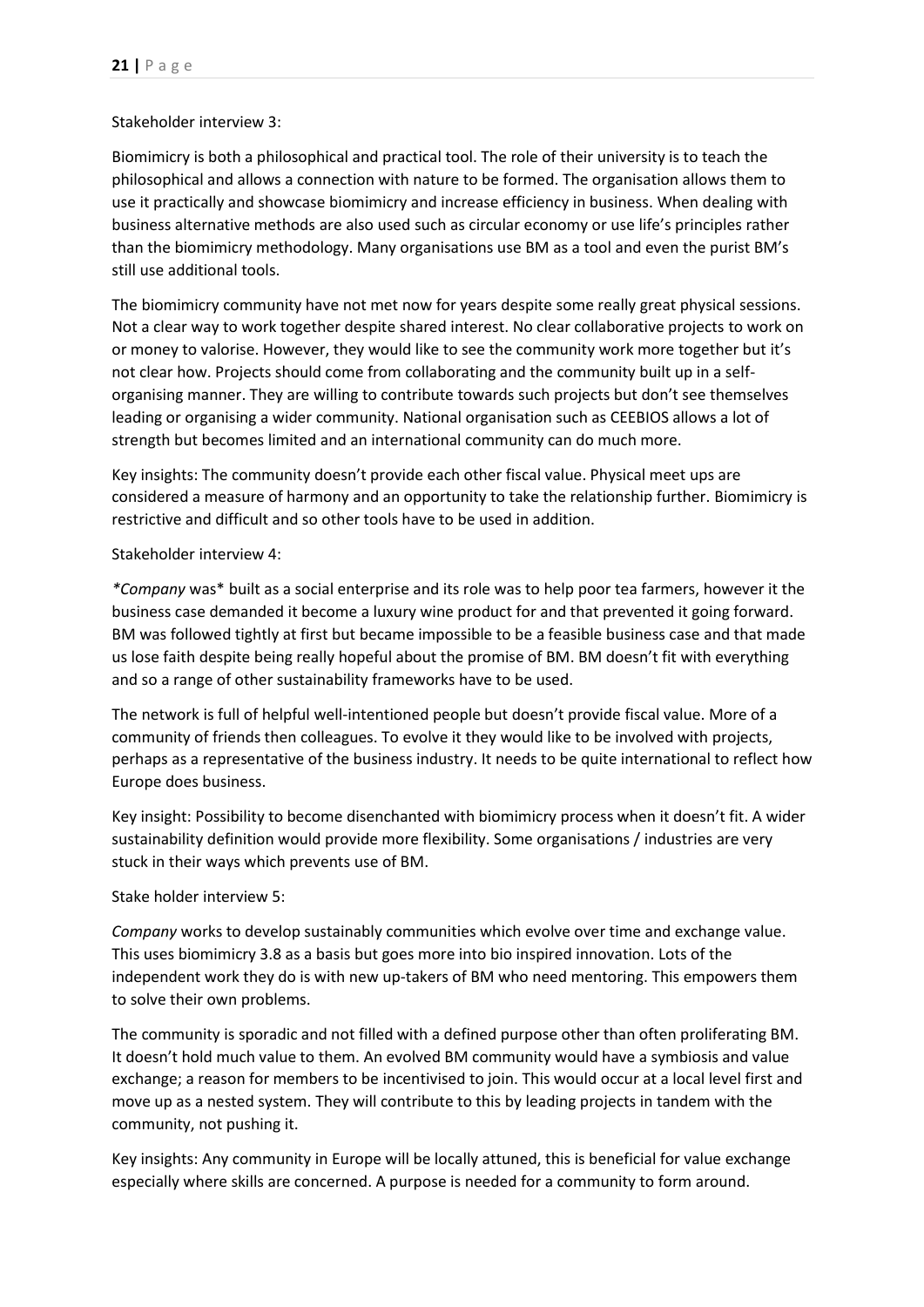#### Stakeholder interview 6:

*Company* showcases BM working to solve complex problems. By using BM and a range of environmental science principles a humble systemic approach is created. This also includes users from other disciplines to BM as this creates a more innovative perspective. This may include BM users who do not identify with BM movements.

The EBC has a strong relationship in the foundation fostered by people with a shared vision who became friends. Overall, it lacked a defined enough purpose to thrive. The broadness and inherent inter-disciplinary made it difficult to create a broadly excepted definition of the organisation and BM, driven partially by the friction between casual users and 3.8 users. It also fails to recognise the differences between countries and their own BM backgrounds, Germany is more bionics based for instance. The value of the EBC is information exchange but to become more valuable it must start increasing its funding for projects and generating business cases which form start-ups and propagate the movement. This is generation 2 of the EBA. *Me* and *My company* work to bridge a gap between academic and business society and hope to be an inspiration and mentor to other business that want to do the same. To build a strong international community there has to be a strong national community which has an antenna which acts to report the information back to the central international community.

Key insights: A community needs a defined purpose or shared project to stay tightly formed. A broad definition of BM and different sub-cultures within BM make it difficult to be completely inclusive to everyone's views. The new generation of the European BM network can be formed by financing and initiating start-ups.

## Stakeholder interview 7:

The role of Utrecht University is to create a scientific approach to BM that also helps standardise it. It will generate scientifically minded BM professionals and so create more prestige to the movement. The secondary node is that the NL and Utrecht can act as a BM hub or node for internationals to come to. They use BII to encapsulate a wider sustainability perspective than just BM. They also see this in companies where BM is used to varying degrees and from different perspectives. Due to its intern-disciplinary nature, it attracts people from a range of disciplines other than BM too.

The EBC is one of value driven enthusiasts where teamwork is promoted. They are able to send out students into the other BM organisations and so we develop strong relationships with them. The value of our community is internship opportunities and expertise. Despite the different approaches in the BM community, it should evolve into what appears to be a unified front to the outside world. Internal perspectives are important too, but a shared overall vision could unify the community. An international community can provide a top-down standardisation and also provide help from the stronger national communities to the weaker communities. This would also increase ties between organisations.

Key insights: Due to lack of standardisation and varying levels of funding and organisation of BM organisations it can be difficult to guarantee quality learning experiences. This prevents the university engaging with some BM groups. By providing scientists into this space, we can help increase the validity of the practice.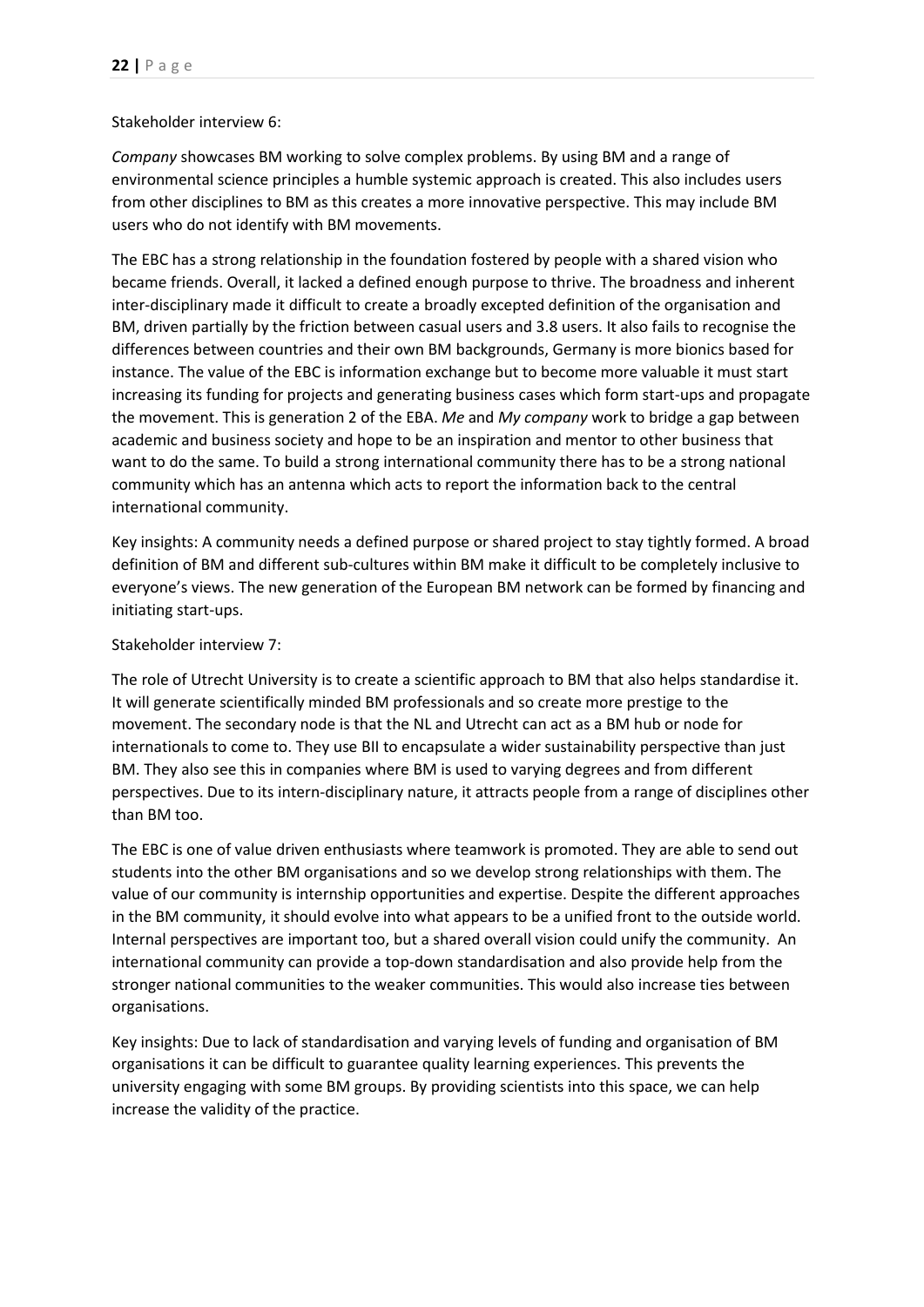#### Stakeholder meeting 8:

*They* uses a range of BM forms to teach a design course, as they are an associate professor, they also responsible for forming future materials which allows them to shape utilise BM and include it in the curriculum. For outreach I am also involved with spreading BM through work with NFP. BM is sustainability driven but other forms such as bio inspired innovation can be superficial as they don't use the principles of nature. However, a range of Bio design formats are useful to be more widely applicable.

The Biomimicry community has lost touch with central Europe leading them to feel uninvolved. More physical meetings and conferences should be used to increase the community. A Shared depository of BM activities and projects could be developed between educational institutes so people could pick up on each-others' ideas. This would also allow cross-collaboration. This should occur in both an international way to allow for different perspectives and cultures.

Key insights: The Biomimicry Community is mostly focussed on the connections that exist in western Europe and is underdeveloped in eastern Europe.

#### Stakeholder 9:

They propagate BM in Austria whilst also suggesting generating their own methods of Nature inspired Design. In their experience innovative people use whatever works.

The BM community in Europe has been a poor experience for them. People within the community didn't adhere to BM and some were too abrasive and raw to have a pleasant discussion with. I am mainly interested in the 3.8 network who share common values and want to use BM for good, not for profit or marketing purposes.

Key insights: A few abrasive characters can create an unpleasant environment when a joint vision needs to be created. Professionals further along in their career or that are working within institutions have less necessity to use BM economically.

#### Stakeholder 10:

Involved in the formation of Biomimicry Academy and Biomimicry Germany to create a Biomimicry network and enable professionals to seed BM into their own organisations. This tailored the BM from 3.8 into a more European version. The course has progressively encompassed other philosophies like human centric design to make it more applicable.

The EBC is very scattered at the moment. Mostly individuals have on and off phases which prevents a consistent BM movement existing. Often exchange occurs passively through reading about what others are doing when they exhibit it. We need it to involve into more think/do tank, use hybrid approaches and become more action orientated. I see my own role in this as overall strategy and moderation but needs the organisation and mentoring to be supported by others who have more time. This network can be supported by the trans-Atlantic organisations to create an overall aligned strategy.

Key insights: The old EBA used a lot of organisations which slowed everything down. A new organisation should be based firstly on action and projects and then co-ordination. The old EBA met every quarter which allowed lots of knowledge exchange.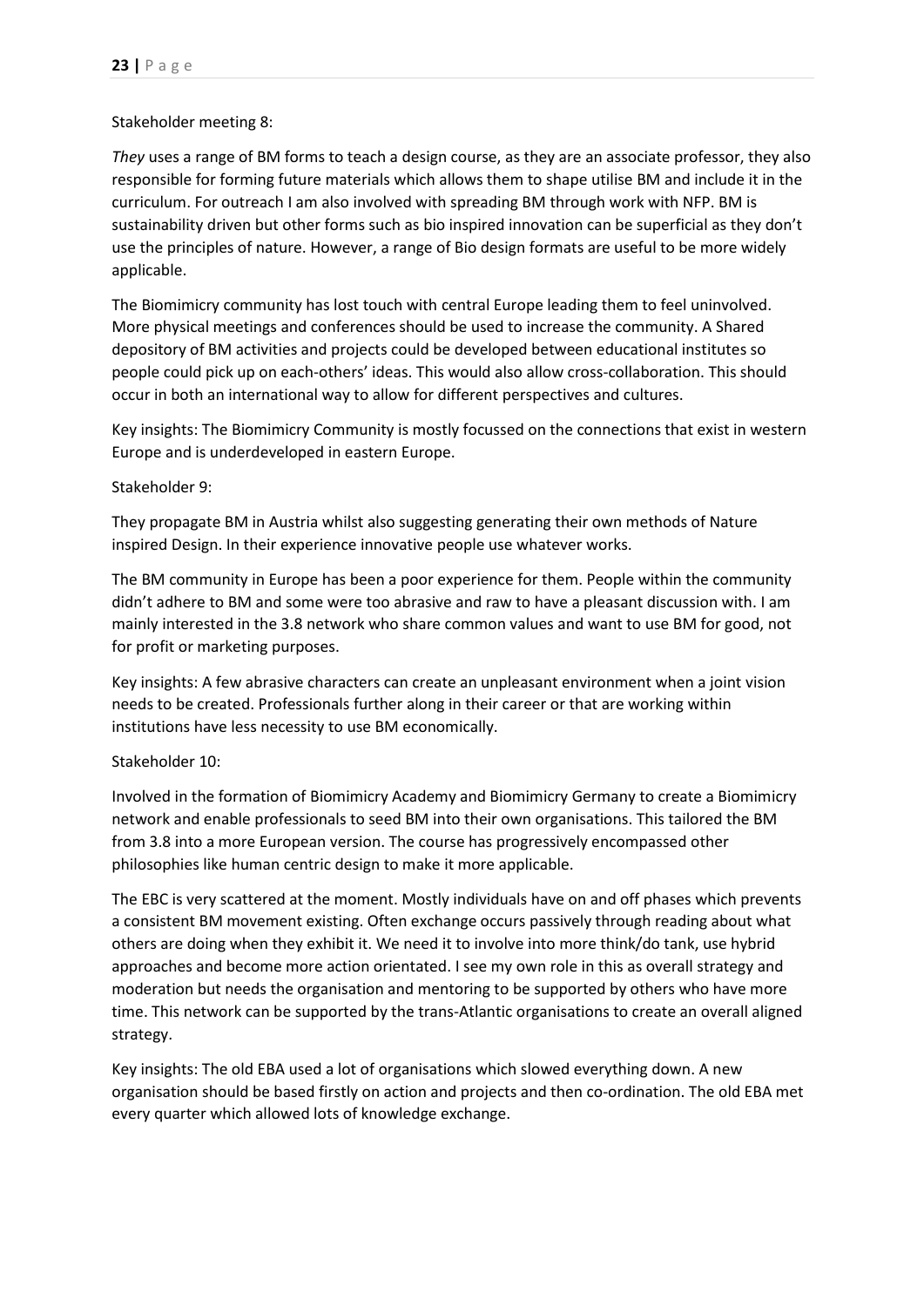#### Stakeholder interview 11:

Runs a national BM organisation from where they try to shape the global and European community through actions such as the COST proposal, this is meant to create a more official community which will also provide funding for meeting and travelling. The organisation also uses other sustainability practices.

The current BM community is still trying to get to know each other and work on their own challenges. The value of the community to me is increasing the presence and bargaining power for their own activities. The community will evolve into a structured consortium of national representatives which will create a 5-year strategy plan.

Key Insights: There is already an attempt to form a top-down BM organisational body. Making a more official body will be valuable for bargaining.

Stakeholder interview 12:

The role of the organisation is to sensitise people to biomimicry through showcasing ideas. By seeing Biomimicry from a systems level, they am able to use many other sustainability perspectives including regenerative economy.

The EBA is fractured and wants, as well as needs to meet more. There is currently little communication between hubs. There is a big opportunity for bridges between France and the Netherlands as the two more developed / mature BM organisations in Europe. They gain value by collaborating with people in other countries because Belgium, from where they operate, is moving slowly and so to create connections and value creations they must look elsewhere. The evolution of the BM community should move towards being more of an information exchange. Working on projects together across borders to bring best practices and experiences back into their own community is a useful method to achieve this. This is a cross pollination and feeds each other. Once we have a more united front we should start connecting more with other networks. Their role within this is to showcase projects and work on projects, collaborating with people and building ties.

Key insights: Some of the places where BM is thriving have green political people and so these should be targeted as places to try and begin collaborative projects. A more multi-discipline approach is required so we need people from very different expertise doing BM.

Stakeholder Interview 13:

Is a graduate from the BMA. They used BM amongst other sustainability practices to work on societal based challenges. By moving to Britain, they have a perception of both national BM movements (UK/GERMANY) including through her university which contains a BM module for engineers.

They see the community as being open and friendly and wish they could be more involved but have too much to do for my studies to pursue the projects they were a part of. Despite this they have been contacted by EBC people which increases a feeling of inclusiveness. There is an occasional under current of science superiority which can be disheartening. Their current value is from inspiration and passive knowledge exchange. The community is already developed, and they would simply like to be more involved.

Key insights: Biomimicry qualifications are a great way to enter the community but do not necessarily equip an individual with the skills to start actively using BM independently.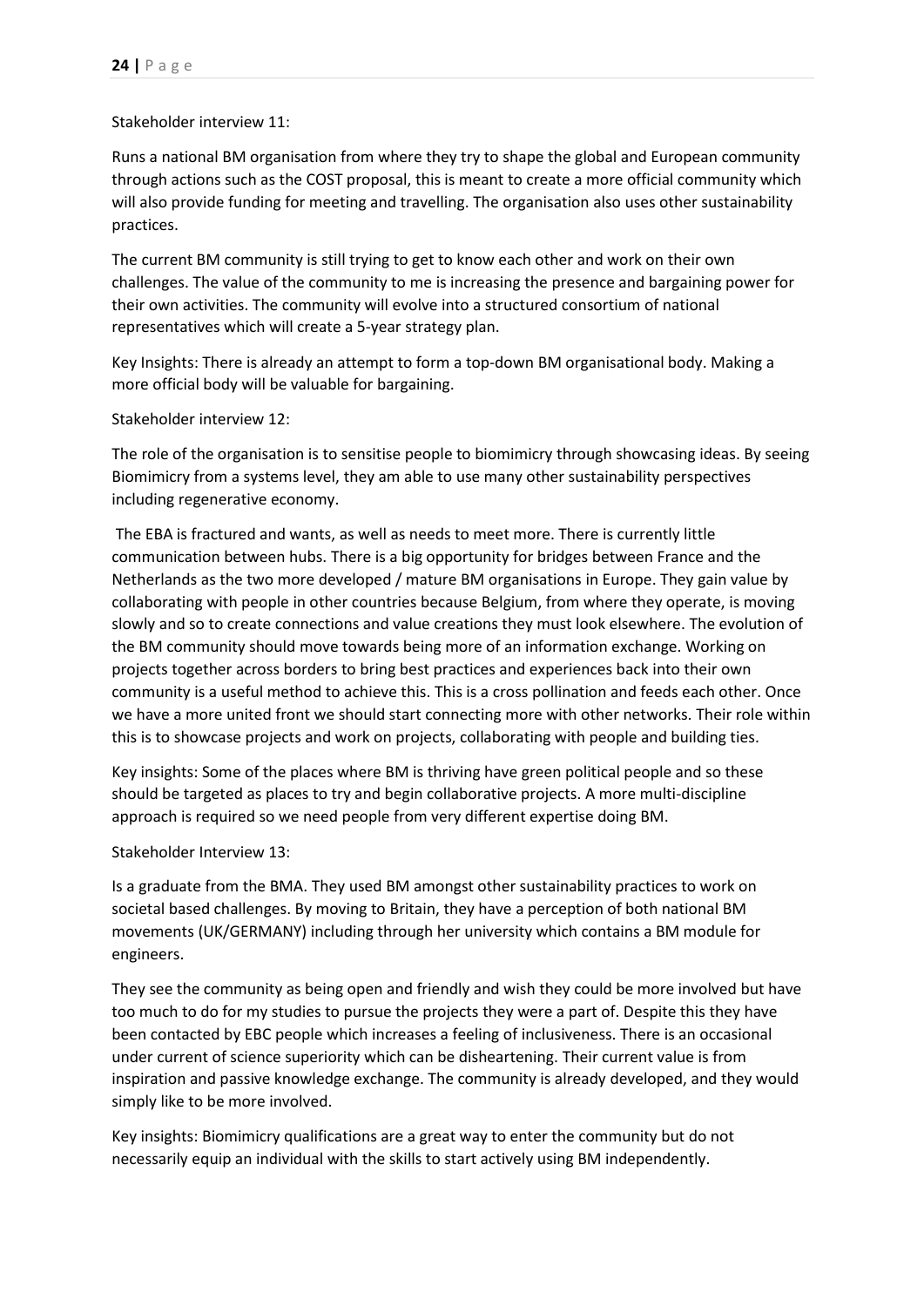Stakeholder interview 14:

The founder of one of the founding organisations for the EBA and worked for the NPO organisation 'The Biomimicry Institute'. Their organisation works as a convening space for the members of the national BM community to come together (a network hub). They come together to produce materials and awareness and so act as a thinktank. This can then train multi-disciplinary people in the methods of BM to increase the spread of BM. The Biomimicry Institute works to produce entrepreneurial BM and create resources for the international community to use (Ask Nature / Taxonomy). The philosophy the Biomimicry institute uses has not changed a great deal since its inception and is still firmly grounded in the description provided by Janine Benyus. However it now recognises other methodologies such as bio utilisation as 'cousins' of biomimicry.

As a product developer they also help small start-ups which have a biomimicry focus or are formed on BM principles but also helps and consults with BM users in larger companies.

As both a member of the EU and US BM community they can see that Europe is good with top-down directives but poorer at company formation and so seeding organisations may be more useful. At the moment the EU orgs are not having a strong enough national foundation to work effectively internationally and so focus should be aimed at strengthening national alliances. How the BMI can help with this is keep acting as a hub for information and mapping. It also has the ability to bring people to the table and so can work as a franchising model. The BMI can also support starting organisation and potentially levy fees from other organisations like Greenpeace model for instance. This could work in a pay it forward or backward mechanism.

Key insights: The BMI exists as a potential source of financing and help for European organisations. European organisations respond to top-down organisation. Models of franchising can create validity.

Stakeholder Interview 15:

They are from a prominent BM org based in NL. Their role is 4-fold, Inspiration through showcasing, Education at multiple levels, facilitation and brokerage of BM and leverage of knowledge in other countries. Their org uses a tight definition of BM which can be altered slightly depending on the client or education level.

One perception of current EBA is that it doesn't really exist or that they are not part of it. It exists within some people who enjoy a relationship and lots of correspondents but doesn't see much action or exist so formally. A formalised network would be useful in speeding up the process of creating new organisations, self-organisation would work but slowly. However, any formalised network would require a genuine function. Once this was established a rotating leadership mechanism could be used that drives the EBA committees. It could also apply for schemes with group funding. Some people would currently see any BM org as a sentimental project rather than practical. There are many nested levels of Biomimicry networks with some people acting nationally, some inter-continentally and it could be limiting to only act within the European space.

Key insights: Nature uses form to function and so should we. To do this we need a defined function. A committee on scheme application could be produced that pooled together small amounts of resources from BM organisations which could pay those who write applications for funding schemes etc.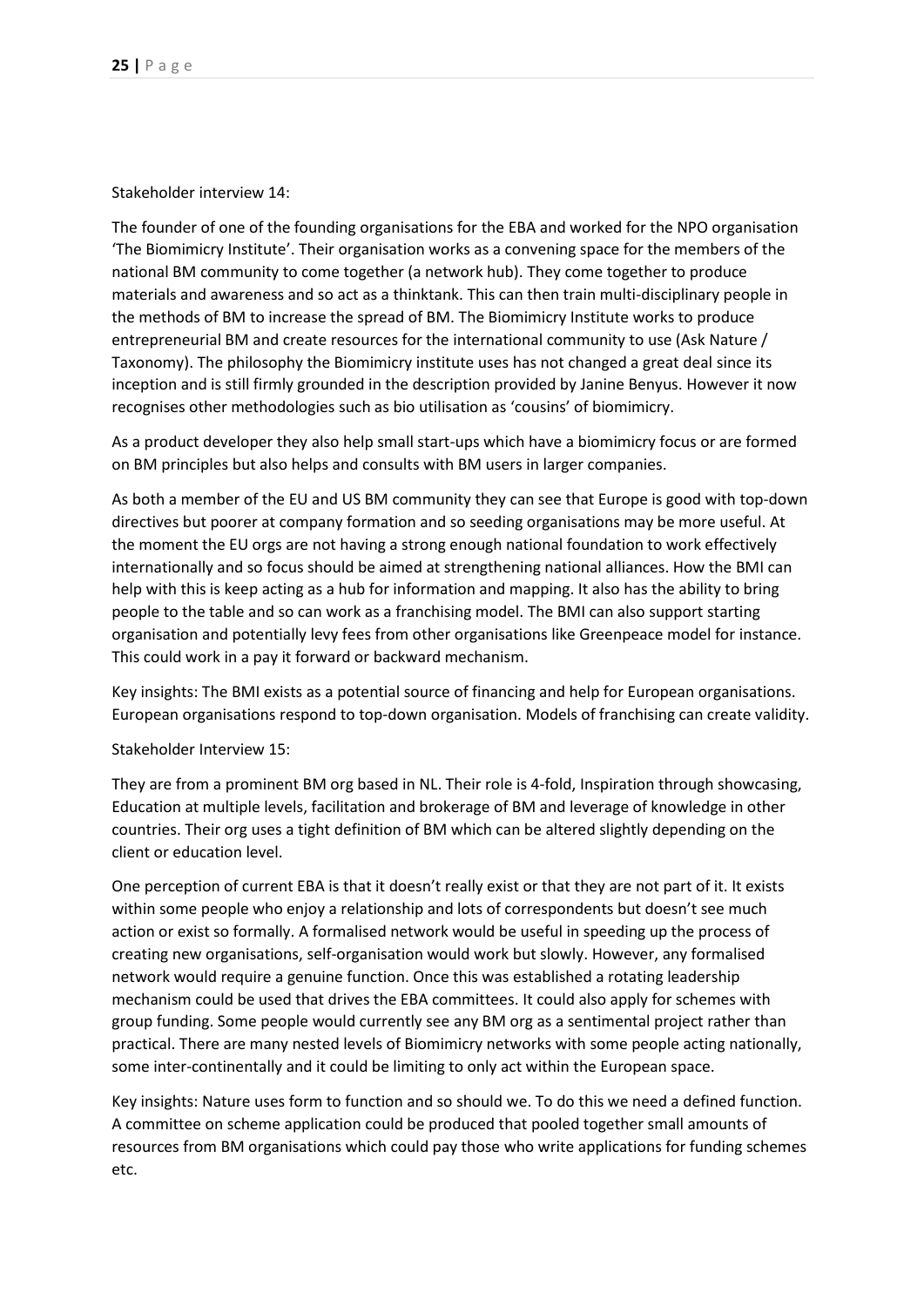#### Stakeholder interview 16:

They work for an academic organisation where they are doing a professorship in generating biomimicry methodologies. The purpose of this is to allow wider use of BM for organisation and turn it from a design philosophy to a practical mechanism to allow its wider use. This professorship relies on co-creating with stakeholders and so also makes BM more visible, this works on different levels of abstraction to generate value to different stakeholders.

The European biomimicry community as a group of excellent intended people who want to make an impact that struggle to deliver on biomimicry whilst earning a living. They provide value to each other in information exchange rather than project co-operation. The community feels slightly on stand-by, and we want to go forward and collaborate with each other more. A common platform to see what was going on would also be useful as a mechanism to keep up to date.

Key insights: There is a strong value on information exchange and physically meeting, a common platform where different projects are shown, past and present, will be useful for letting people know what each other are up to. Due to a split interest between being part of a community and getting your own work done there sometimes needs to be an opt out option.

Stake holder interview 17:

Stakeholder 17 works in Germany as an independent consultant having done the Biomimicry Pro course. Due to the broad range of projects they work on they doesn't limit herself to biomimicry but uses it as a tool and a perspective which can work as an undercurrent for her other tools. they highlight the uptake of biomimicry as being slow due to few BM organisations being able to showcase their work, typically focussing more on story telling.

They feel as though there isn't really a European Biomimicry community and it isn't using the right strategies for replication. The lack of coherent joint perspective prevents a unified outlook which in turn prevents further collaboration. Due to not feeling a part of it, they didn't feel inclined to comment on its evolution.

Key insights: A repetition of stakeholder 8 who was uninterested in the wider BM community

Stakeholder Interview 18:

Stakeholder 18 works in Germany for an active BM organisation which acts as a focal point for BM and as a business focussed hub. This helps to propagate the meme. It uses BM loosely and incorporates other tools to help with sustainability. Sees BM as part of the sustainability movement not a replacement for it.

He sees the BM community as something in which very few people are active but sees the organisation he is part of as fixing that and acting as a locomotive of progress. The current EBC is a series of overlapping initiatives with a shared interest rather than value. The value of the community is being able to reach out for experts and mentors for educational projects that are run, this creates cohesion but not financial gains. He sees the community evolving technologically first, getting together some form of website to help propagate themselves and become more official. This could also act as a mechanism to centralise knowledge so that we had greater information flow. One way this could be done is through initiatives like the EU COP or through conferences.

Any organisation should exist of locally attuned and locally affecting groups. These groups can be related to a wider EBC but need to be existing locally first, perhaps at the level of the city scape. As a result, the EBC itself shouldn't be a power structure but should emerge out of active groups.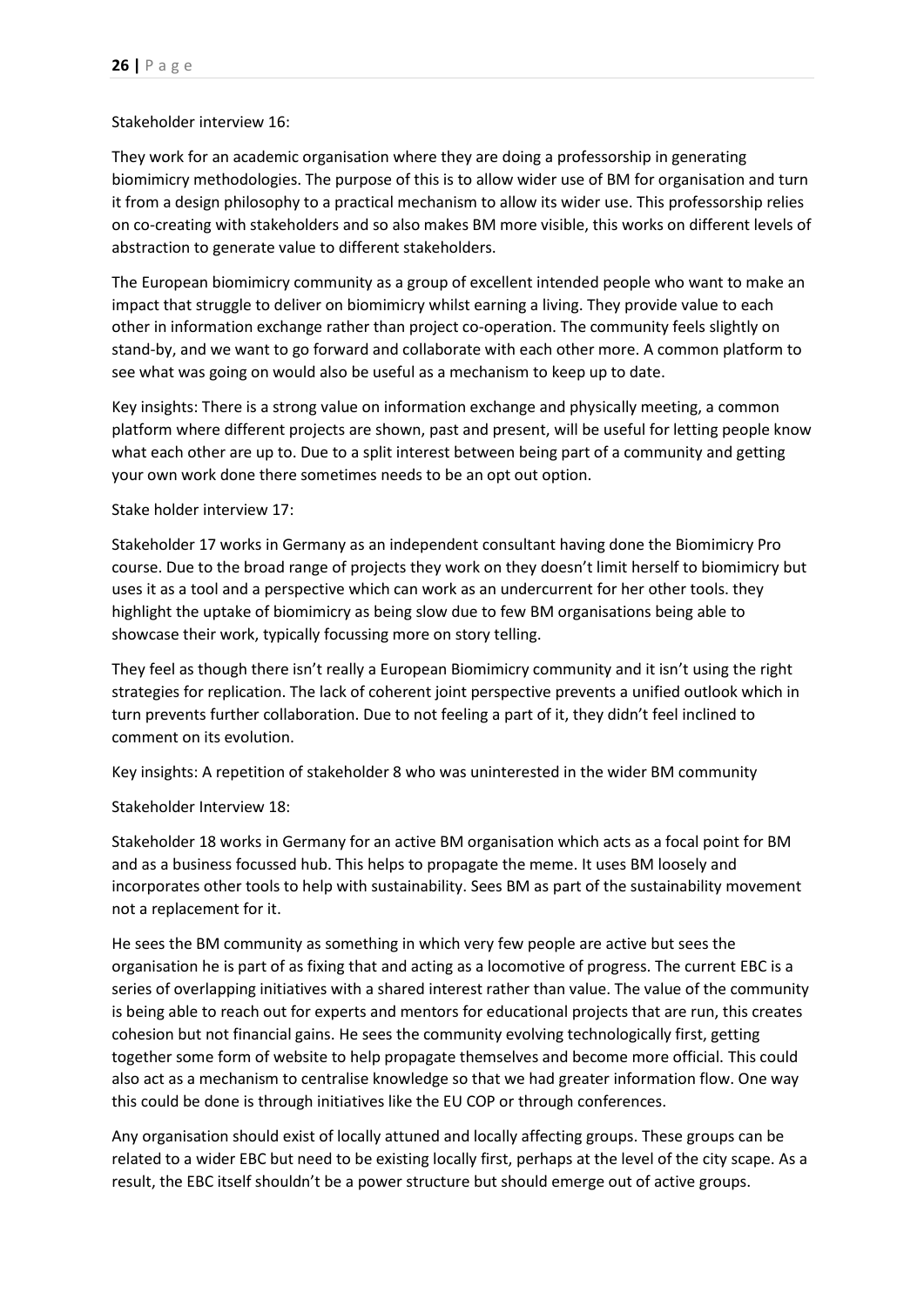Key insights: National assemblies might be too broad; most people live in urban environments and can be part of grass roots movements there.

### <span id="page-26-0"></span>Stakeholder 19:

Stakeholder 19 works for The CEEBIOS and provided his perspective on their growth of the movement. CEEBIOS focuses on helping a transition to societal problems by biomimicry and making BM a subject in France. It sees BM as the central perspective and you find other sustainability practices fit into BM. CEEBIOS gathers Academics, Civic society, research institutions and other stakeholders in biomimicry, 'we are not experts, but we gather experts. This first happened at SENLIS at military base which would be the biggest BM centre in Europe. At first BM seemed too interdisciplinary so didn't have any support and finance and grants because it didn't fit into journals or pre-established fields. Mechanistically CEEBIOS helped write grants. This was strongly helped by our Leader who has lots of empathy and never puts herself first and finds people who are interested and networks them together.

Federate – background was always about putting strong academic fields in biomimicry and gathering biomimicry experts as numbers show it's a field of interest. This then became recognised in biomimicry fields. The CEEBIOS community is not like a normal community. What helped was the BiomimExpo – this is the lagoon assembly. People who had a subscription to the CEEBIOS could come to the seminars and expos. This is also supported to the online community which is their public community. Stay linked to the rest of Europe and we still have lots to do in France. More about giving the key to success to other places then expanding itself. Could create a tool kit. About to design a European project

Council – how should one develop material research papers. Seminars for research. Help write grants. Offer them tools to develop activities. Allow them to communicate with each other. Helping them recognise they are part of the same community Reveal what is there. Archipelago community.

The value – we create knowledge, and it is really up to date so that's the value of subscription. For people who are close we have a huge network so we can connect them to stuff and ideas. People need us to help with consultancy (80% of the budget). But we are becoming more institutionally funded.

Key insights: You can't make projects – it doesn't work, see what is there and how can help. Find the purpose first and then the business case. Information flow will help for

## Stakeholder 20

Stakeholder 20 runs a small consultancy in Scandinavia that helps business and local government achieve circularity through BM. Here it is used as a mental perspective rather than with direct methodology. In the Scandinavian space there are few BM organisations, but it is becoming more known.

They see the BM community as still in its infancy, especially in the Scandinavian/ Nordic countries. The Nordic community is collectivising more through Nordic biomimicry. Org and hopes to start hosting their own events soon. The wider European group doesn't provide value through projects but does provide access to a community of professionals and know how which enables the access of other experts. They see the community evolving through greater connections and more knowledge sharing to help create a bigger voice and increase how well BM is known. This will be important especially in the international community, which is important for the smaller Scandinavian countries.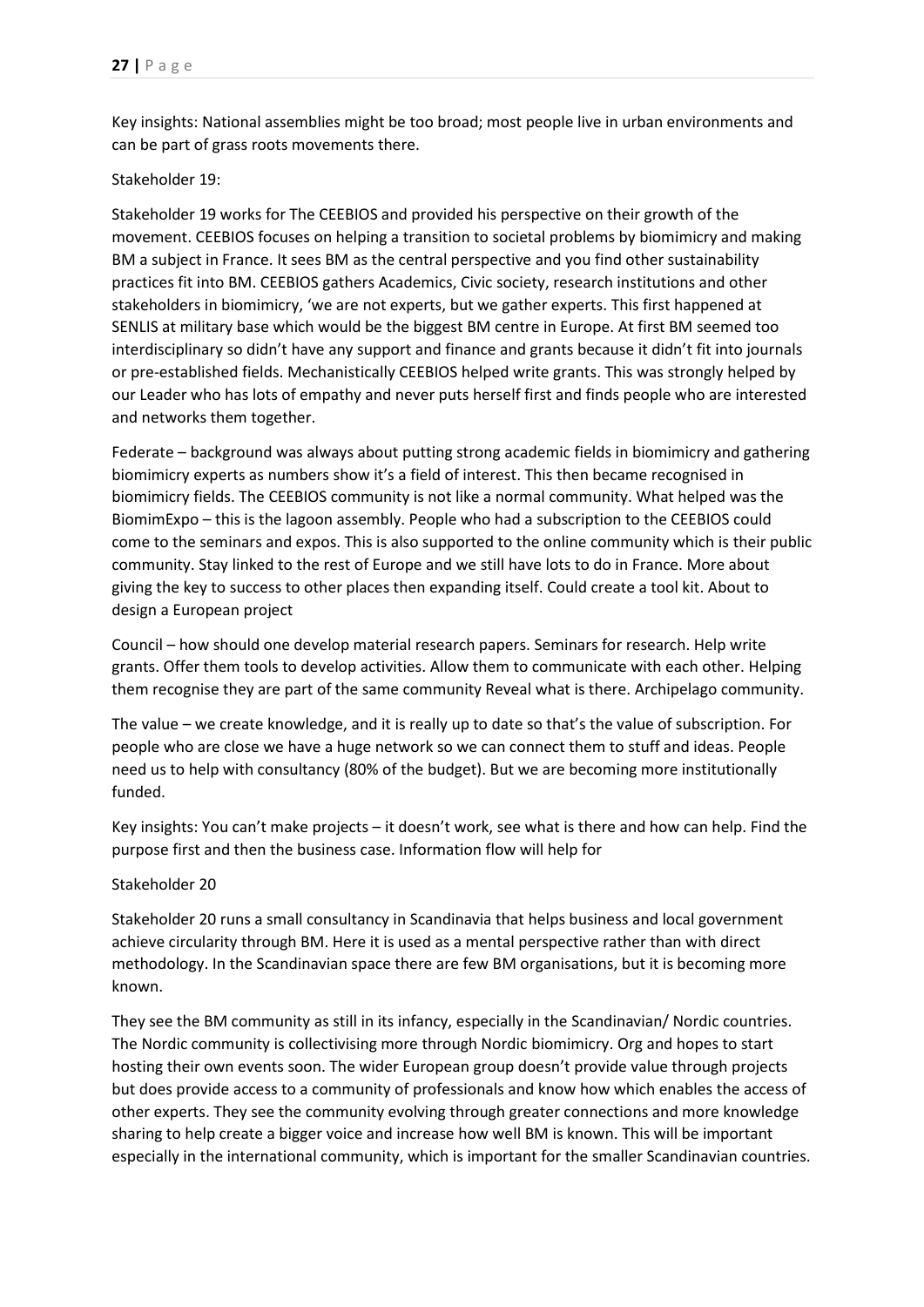#### Stakeholder 21:

In the Nordic Biomimicry collaboration but also has their own practice. They see their role as sharing BM and sharing how it can inspire and be a teacher. They use a range of mechanisms including writing books, partnerships with museums and nature guiding. This can also include other sustainability practices. Through their research they have found there are a number of organisations who are using biomimicry without calling it biomimicry. This may be due to the fact that biomimicry is a very deep processes that can take years to fully understand.

They see the current biomimicry network as distributed, the EBA was not able to collective the individuals. This however is in line with nature which is emergent and allows connection to occur if they are built up over time and not through a top-down organisation. They see the community as incredibly valuable 'allows me to survive'. This is through having people that understand me and with whom I can connect. This is a sort of spiritual recognition.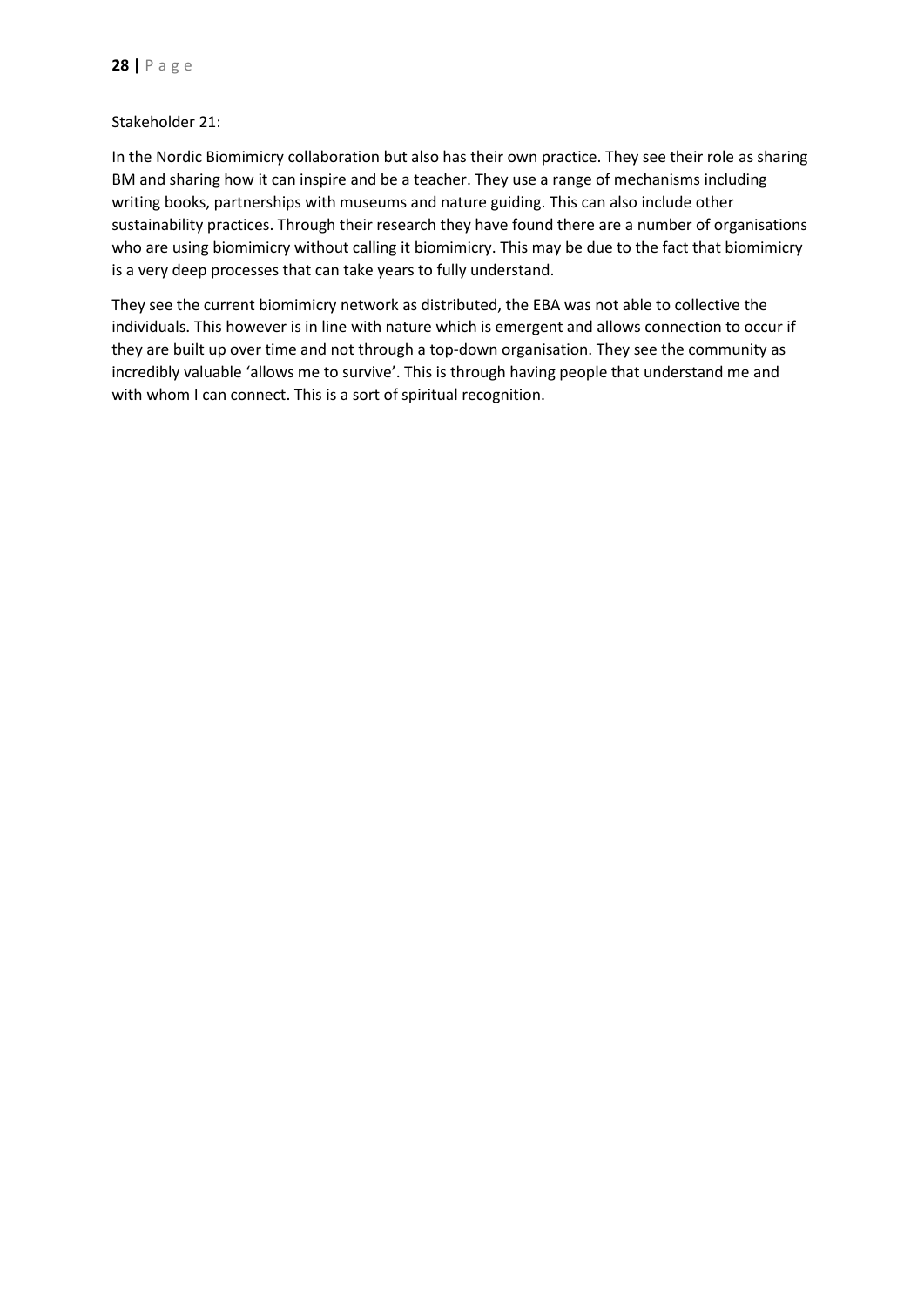# Appendix 2:

In addition to professional education, certified higher educational institutes also describe themselves as having a Biomimicry or Bio Inspiration module or course. Fields that are using Biomimicry, include design, computing (AI), engineering, medicine and architecture, amongst others. Through this research I have identified 51 higher education institutes in Europe which are either hosting biomimicry courses or have biomimicry research groups which can be found in this work in progress map (**7vortex**)

Higher education institutions were searched using to following schema:

Step 1: Boolean search including the words Biomimicry (Or biomimetics Or Bio+Inspired+Innovation) Step 1.2: Find other surveys of higher education institutes doing BM.

- Step 2: Assess whether BM still takes place
- Step 2.1 Is lecture program still occurring?
- Step 2.2 Is research field still active? (Post since 2020)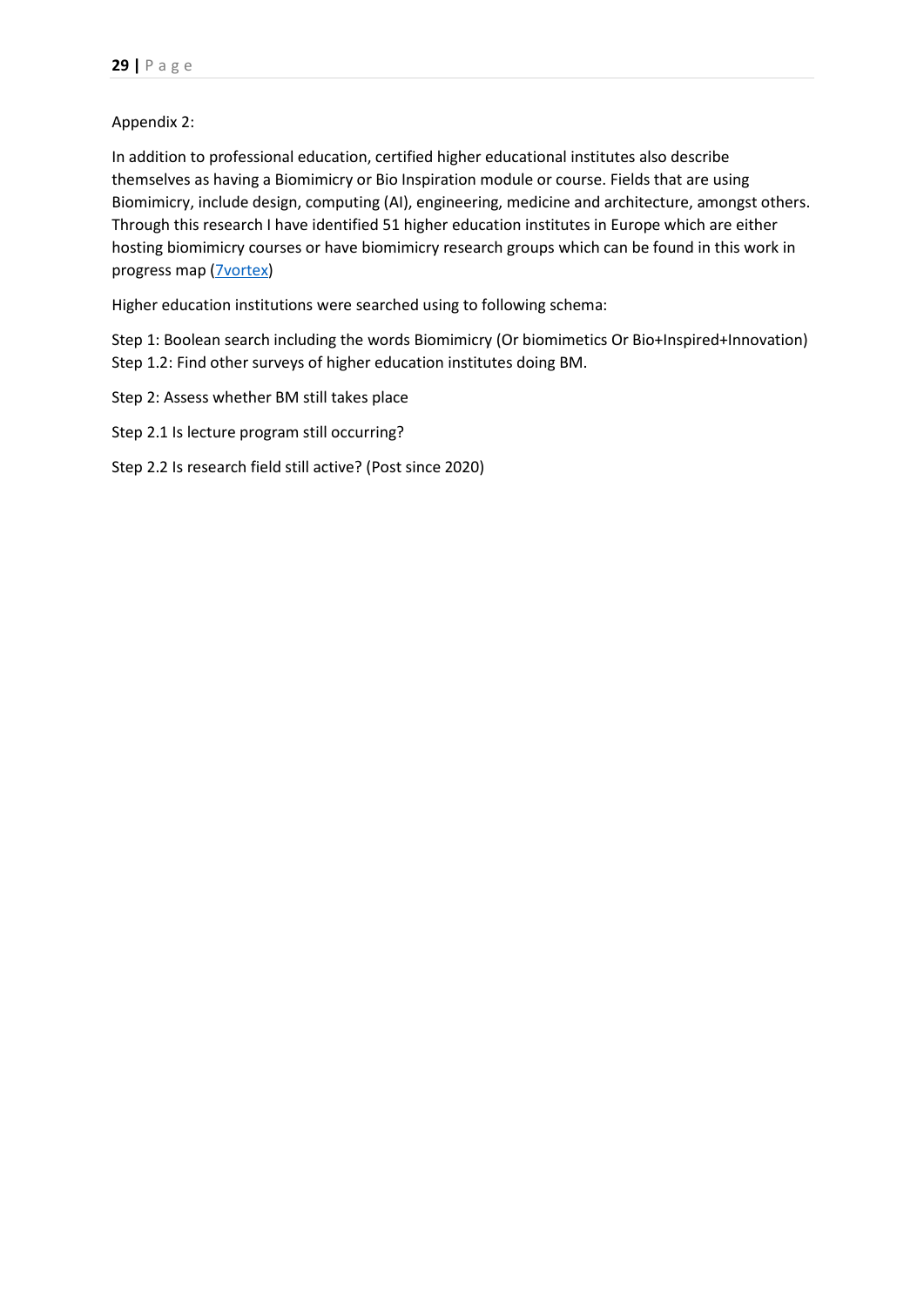# Bibliography:

Gardner, J. W. (1994). Building community for leadership studies program. Washington, DC: Independent Sector

Arthur, C. (2006) 'What is the 1% rule?', *Guardian*, 20 July. Available at: https://www.theguardian.com/technology/2006/jul/20/guardianweeklytechnologysection2.

Banwell, M. *et al.* (2021) 'Exploiting Nature's Most Abundant Polymers: Developing New Pathways for the Conversion of Cellulose, Hemicellulose, Lignin and Chitin into Platform Molecules (and Beyond)', *Chemistry - An Asian Journal*, 16(6), pp. 604–620. doi: https://doi.org/10.1002/asia.202001451.

Biomimicry Institute (no date) *Solutions - Biomimicry Institute*, *Biomimicry.org*. Available at: https://biomimicry.org/solutions/.

Carroll, G. P. *et al.* (2017) 'Measuring the effectiveness and impact of an open innovation platform', *Drug Discovery Today*, 22(5), pp. 776–785. doi: 10.1016/j.drudis.2017.01.009.

Cass, M. (2021) *Build Award-Winning Communities With These Tips from the Atlassian Community*, *CMXhub*. Available at: https://cmxhub.com/build-award-winning-communities-with-these-tips-fromthe-atlassian-community/.

Currier, J. (2015) 'The Next 10 Years Will Be About "Market Networks', *NFX*. Available at: https://www.nfx.com/post/10-years-about-market-networks/.

Deniro, M. and Epstein, S. (1981) 'Isotopic composition of cellulose from aquatic organisms', *Geochimica et Cosmochimica Acta*, 45(10), pp. 1885–1894. doi: https://doi.org/10.1016/0016- 7037(81)90018-1.

Garfield, S. (2014a) *Communities Manifesto: 10 Principles for Successful Communities*, *Stan.Garfield.Medium*. Available at: https://stangarfield.medium.com/communities-manifesto-10 principles-for-successful-communities-8b0daa473234.

Garfield, S. (2014b) *Does Size Matter in Communities?*, *LinkedIn*. Available at: https://www.linkedin.com/pulse/20141208204832-2500783-does-size-matter-in-communities/.

Hamdi, N. (2010) *The placemakers' guide to building community*.

Hossain, M. and Islam, K. M. Z. (2015) 'Ideation through Online Open Innovation Platform: Dell IdeaStorm', *Journal of the Knowledge Economy*, 6(3), pp. 611–624. doi: 10.1007/s13132-015-0262-7.

Kirk, P. and Shutte, A. (2004) 'Community leadership development', *Community development*, 39(3), pp. 234–251.

Klein, E. B., Gabelnick, F. G. and Herr, P. (1998) *The psychodynamics of leadership*. Madison, Conn.: Psychosocial Press.

Kolk, A. (2013) 'Mainstreaming Sustainable Coffee', 337(January 2011), pp. 324–337.

Nai, J. *et al.* (2018) 'People in more racially diverse neighborhoods are more prosocial.', *Journal of Personality and Social Psychology*. Savani, Krishna: Management, and Organisation, Nanyang Business School, Nanyang Technological University, 50 Nanyang Avenue S3-01C- 81, Singapore, 639798, ksavani@ntu.edu.sg: American Psychological Association, pp. 497–515. doi: 10.1037/pspa0000103.

Parekh, B. (2001) 'Rethinking Multiculturalism: Cultural Diversity and Political Theory', *Ethnicities*, 1(1), pp. 109–115. doi: 10.1177/146879680100100112.